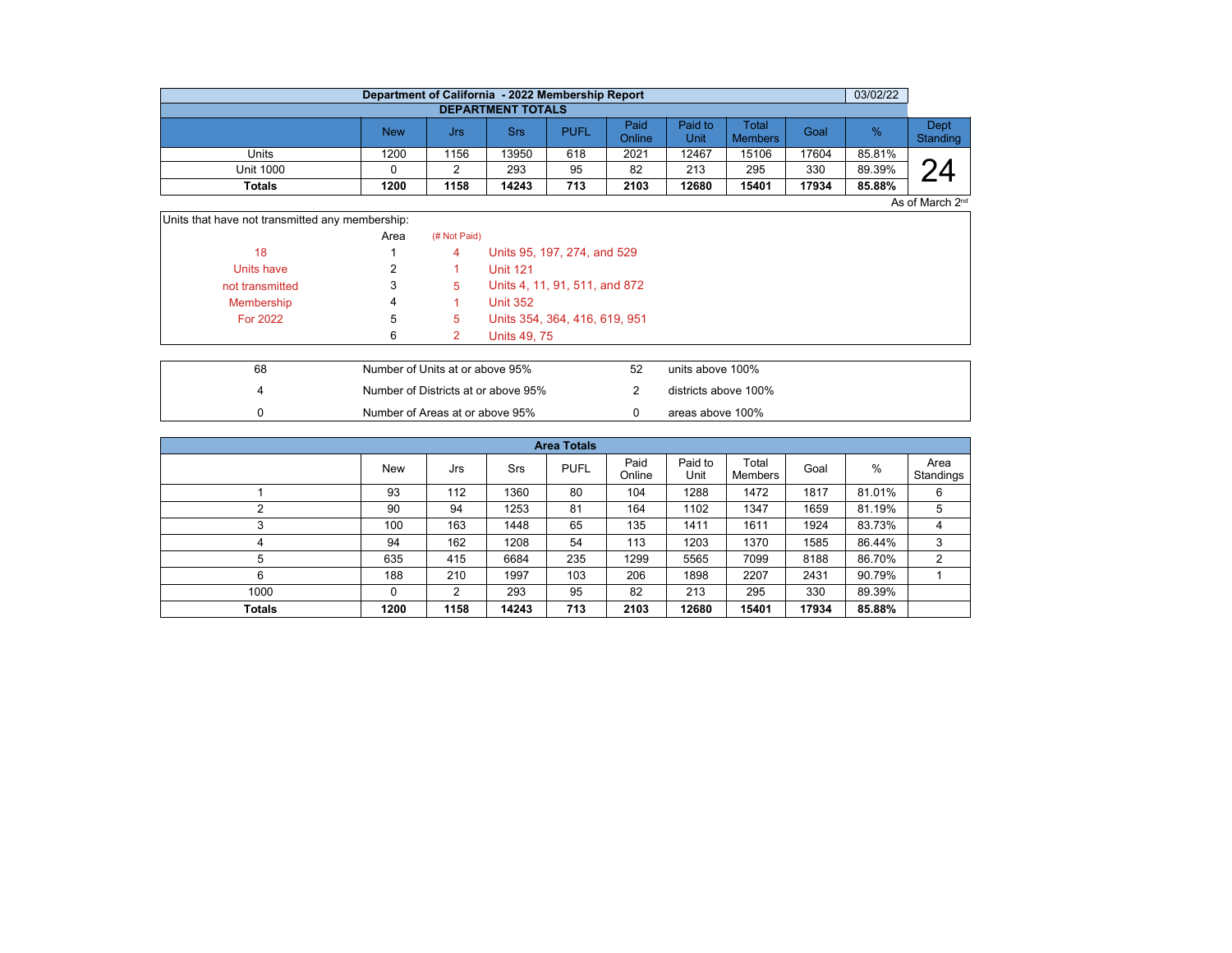| <b>District Totals</b> |                 |                 |       |                 |                 |                 |                         |       |         |                              |  |
|------------------------|-----------------|-----------------|-------|-----------------|-----------------|-----------------|-------------------------|-------|---------|------------------------------|--|
|                        | <b>New</b>      | Jrs             | Srs   | <b>PUFL</b>     | Paid<br>Online  | Paid to<br>Unit | Total<br><b>Members</b> | Goal  | $\%$    | <b>District</b><br>Standings |  |
| 1                      | 14              | 6               | 74    | 5               | 5               | 70              | 80                      | 97    | 82.47%  | 16                           |  |
| $\overline{2}$         | 22              | 11              | 198   | 10              | 17              | 182             | 209                     | 296   | 70.61%  | 29                           |  |
| 3                      | 0               | 0               | 15    | 3               | 2               | 10              | 15                      | 18    | 83.33%  | 13                           |  |
| $\overline{4}$         | 11              | 27              | 202   | 6               | 8               | 215             | 229                     | 312   | 73.40%  | 26                           |  |
| 5                      | $\overline{16}$ | $\overline{11}$ | 309   | $\overline{26}$ | $\overline{31}$ | 263             | $\overline{320}$        | 407   | 78.62%  | 24                           |  |
| 6                      | 17              | 50              | 337   | 16              | 26              | 345             | 387                     | 406   | 95.32%  | 4                            |  |
| $\overline{7}$         | 13              | $\overline{7}$  | 225   | 14              | 15              | 203             | 232                     | 281   | 82.56%  | 15                           |  |
| 8                      | $\overline{2}$  | 3               | 19    | 3               | $\mathbf{1}$    | 18              | $\overline{22}$         | 30    | 73.33%  | 27                           |  |
| 9                      | 1               | 6               | 55    | 8               | 3               | 50              | 61                      | 86    | 70.93%  | 28                           |  |
| 10                     | 3               | 3               | 47    | 6               | 0               | 44              | 50                      | 79    | 63.29%  | 30                           |  |
| 11                     | 16              | 27              | 311   | 19              | 32              | 287             | 338                     | 411   | 82.24%  | 17                           |  |
| 12                     | 19              | 34              | 244   | $\overline{7}$  | 20              | 251             | 278                     | 351   | 79.20%  | 23                           |  |
| 13                     | 19              | 27              | 251   | 27              | 16              | 235             | 278                     | 323   | 86.07%  | 11                           |  |
| 14                     | $\overline{13}$ | 51              | 284   | 15              | $\overline{31}$ | 289             | 335                     | 451   | 74.28%  | 25                           |  |
| $\overline{15}$        | $\overline{34}$ | 33              | 317   | 15              | 24              | 311             | 350                     | 367   | 95.37%  | 3                            |  |
| 16                     | 103             | 59              | 876   | 16              | 71              | 848             | 935                     | 988   | 94.64%  | 5                            |  |
| 17                     | 13              | 32              | 108   | $\mathbf 0$     | $\overline{2}$  | 138             | 140                     | 131   | 106.87% | $\mathbf{1}$                 |  |
| 18                     | 30              | 93              | 481   | 41              | 59              | 474             | 574                     | 706   | 81.30%  | 20                           |  |
| 19                     | 68              | 54              | 751   | 43              | 91              | 671             | 805                     | 979   | 82.23%  | 18                           |  |
| 20                     | 24              | 20              | 328   | 23              | 36              | 289             | 348                     | 403   | 86.35%  | 10                           |  |
| 21                     | 174             | 108             | 1194  | 36              | 180             | 1086            | 1302                    | 1494  | 87.15%  | 9                            |  |
| 22                     | 68              | 73              | 1144  | 111             | 153             | 953             | 1217                    | 1503  | 80.97%  | 21                           |  |
| 23                     | 13              | 76              | 349   | 11              | 20              | 394             | 425                     | 475   | 89.47%  | 8                            |  |
| 24                     | 31              | 38              | 312   | 23              | 40              | 287             | 350                     | 334   | 104.79% | 2                            |  |
| 25                     | 141             | 121             | 1427  | 48              | 128             | 1372            | 1548                    | 1866  | 82.96%  | 14                           |  |
| 26                     | 35              | 10              | 296   | 12              | 43              | 251             | 306                     | 356   | 85.96%  | 12                           |  |
| 27                     | 18              | 18              | 292   | 9               | 28              | 273             | 310                     | 344   | 90.12%  | $\overline{7}$               |  |
| 28                     | 30              | 45              | 585   | 25              | 101             | 504             | 630                     | 785   | 80.25%  | 22                           |  |
| 29                     | 233             | 72              | 2711  | 31              | 804             | 1948            | 2783                    | 3020  | 92.15%  | 6                            |  |
| 30                     | 19              | 41              | 208   | 9               | 34              | 206             | 249                     | 305   | 81.64%  | 19                           |  |
| 1000                   | $\Omega$        | $\overline{2}$  | 293   | 95              | 82              | 213             | 295                     | 330   | 89.39%  |                              |  |
| <b>Totals</b>          | 1200            | 1158            | 14243 | 713             | 2103            | 12680           | 15401                   | 17934 | 85.88%  |                              |  |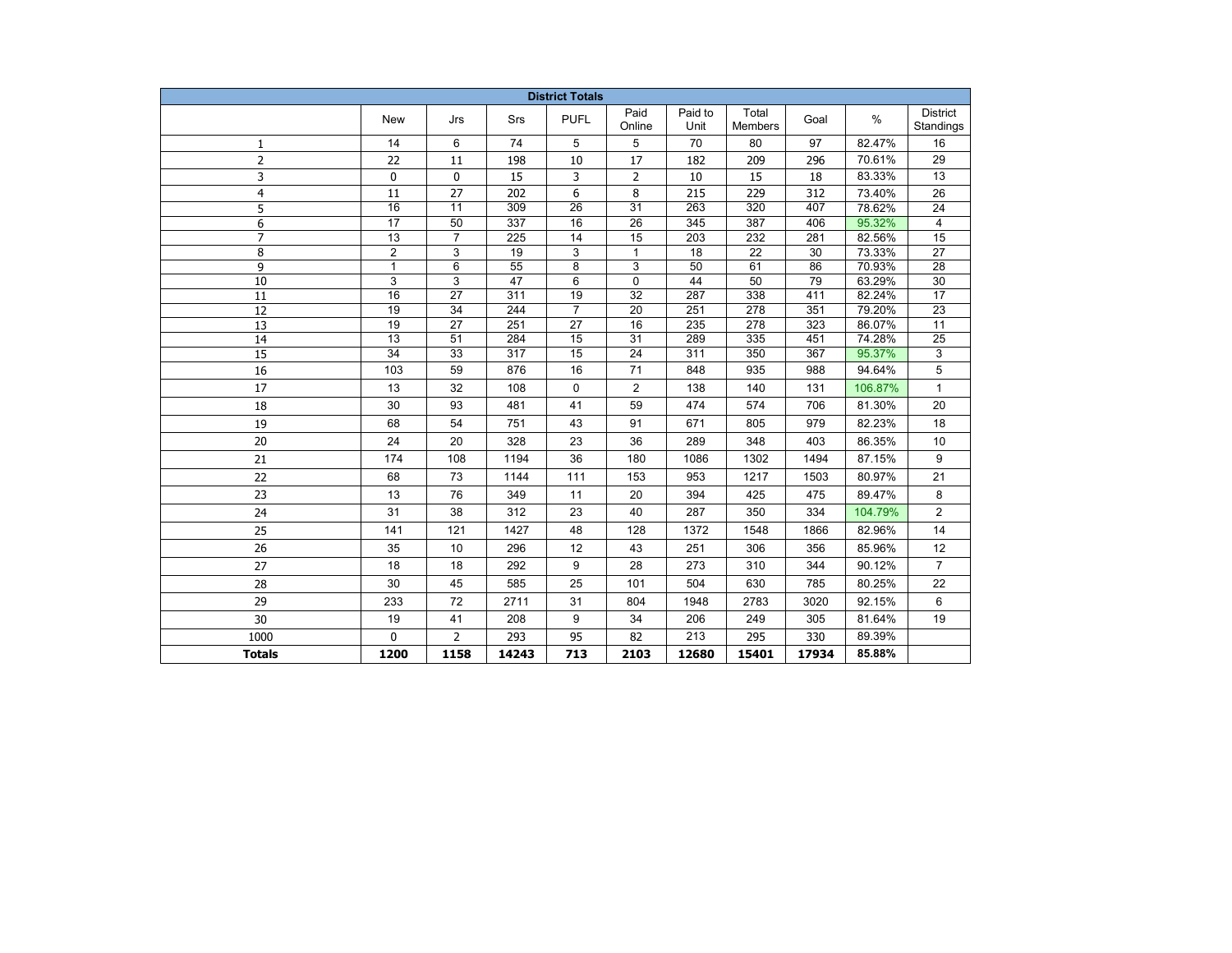| District 1 (Area 1)                                           |                                                                                                                                                         |    |   |    |   |   |                |    |    |         |   |  |  |  |
|---------------------------------------------------------------|---------------------------------------------------------------------------------------------------------------------------------------------------------|----|---|----|---|---|----------------|----|----|---------|---|--|--|--|
| 03/02/22<br>Department of California - 2022 Membership Report |                                                                                                                                                         |    |   |    |   |   |                |    |    |         |   |  |  |  |
| Unit #                                                        | Paid<br>Paid to<br>Total<br>$\%$<br><b>PUFL</b><br>Goal<br>Unit Name<br><b>New</b><br><b>Srs</b><br>Jrs<br>Online<br>Unit<br>Standing<br><b>Members</b> |    |   |    |   |   |                |    |    |         |   |  |  |  |
| 96                                                            | Seguoia                                                                                                                                                 |    |   | 23 |   | 0 | 20             | 25 | 32 | 78.13%  | 3 |  |  |  |
| 205                                                           | <b>Walker Bailey</b>                                                                                                                                    | 12 | 4 | 27 | ۵ | 0 | 31             | 31 | 20 | 155.00% |   |  |  |  |
| 274                                                           | Arcata                                                                                                                                                  | 0  | 0 |    |   |   | $\overline{0}$ |    | 11 | 45.45%  | 4 |  |  |  |
| 415                                                           | Hoopa                                                                                                                                                   | 0  | 0 | 19 |   | 0 | 19             | 19 | 23 | 82.61%  | 2 |  |  |  |
| 529                                                           | $\overline{0}$<br>$0.00\%$<br>Hopland<br>0<br>5<br>$\mathbf{0}$<br>11<br>n<br>0                                                                         |    |   |    |   |   |                |    |    |         |   |  |  |  |
| <b>Total</b>                                                  |                                                                                                                                                         | 14 | 6 | 74 | 5 | 5 | 70             | 80 | 97 | 82.47%  |   |  |  |  |

| District 2 (Area 1) |                                                                            |            |     |            |             |                |                 |                  |      |        |                  |  |  |  |
|---------------------|----------------------------------------------------------------------------|------------|-----|------------|-------------|----------------|-----------------|------------------|------|--------|------------------|--|--|--|
|                     | 03/02/22<br>Department of California - 2022 Membership Report              |            |     |            |             |                |                 |                  |      |        |                  |  |  |  |
| Unit #              | Unit Name                                                                  | <b>New</b> | Jrs | <b>Srs</b> | <b>PUFL</b> | Paid<br>Online | Paid to<br>Unit | Total<br>Members | Goal | $\%$   | Unit<br>Standing |  |  |  |
| 92                  | Cheula                                                                     |            |     | 61         | 4           | 4              | 58              | 66               | 80   | 82.50% |                  |  |  |  |
| 197                 | Shasta                                                                     |            | 0   | 9          | 4           |                | $\overline{0}$  | 9                | 49   | 18.37% |                  |  |  |  |
| 369                 | Willis Hollenbeak                                                          |            | 0   | 12         |             |                | 11              | 12               | 15   | 80.00% | 3                |  |  |  |
| 720                 | Shasta Dam                                                                 | 8          |     | 57         |             | っ              | 57              | 62               | 72   | 86.11% |                  |  |  |  |
| 746                 | 56<br>80<br>Glen L Wilson Sr- Seawolf<br>60<br>59<br>75.00%<br>8<br>4<br>4 |            |     |            |             |                |                 |                  |      |        |                  |  |  |  |
| <b>Total</b>        | 182<br>22<br>10<br>17<br>296<br>209<br>198<br>70.61%<br>11                 |            |     |            |             |                |                 |                  |      |        |                  |  |  |  |

|                                                     | District 3 (Area 1)                                           |            |     |     |             |                |                 |                         |      |        |                  |  |  |  |
|-----------------------------------------------------|---------------------------------------------------------------|------------|-----|-----|-------------|----------------|-----------------|-------------------------|------|--------|------------------|--|--|--|
|                                                     | 03/02/22<br>Department of California - 2020 Membership Report |            |     |     |             |                |                 |                         |      |        |                  |  |  |  |
| Unit #                                              | Unit Name                                                     | <b>New</b> | Jrs | Srs | <b>PUFL</b> | Paid<br>Online | Paid to<br>Unit | Total<br><b>Members</b> | Goal | %      | Unit<br>Standing |  |  |  |
| 204                                                 | <b>Thomas Tucker</b>                                          |            |     | 15  |             | -              | 10              | 15                      | 18   | 83.33% |                  |  |  |  |
| 15<br>10<br>18<br><b>Total</b><br>15<br>83.33%<br>0 |                                                               |            |     |     |             |                |                 |                         |      |        |                  |  |  |  |

|              |                     |                                                   |     | District 4 (Area 1) |                |                |                 |                  |      |          |                  |
|--------------|---------------------|---------------------------------------------------|-----|---------------------|----------------|----------------|-----------------|------------------|------|----------|------------------|
|              |                     | Department of California - 2020 Membership Report |     |                     |                |                |                 |                  |      |          | 03/02/22         |
| Unit #       | <b>Unit Name</b>    | <b>New</b>                                        | Jrs | Srs                 | <b>PUFL</b>    | Paid<br>Online | Paid to<br>Unit | Total<br>Members | Goal | $\%$     | Unit<br>Standing |
| 42           | Yuba-Sutter         | $\mathbf{0}$                                      |     | 16                  | $\overline{2}$ |                | 14              | 17               | 18   | 94.44%   |                  |
| 45           | Raisner             | $\mathbf{0}$                                      | 0   | 15                  | 0              | $\mathbf{0}$   | 15              | 15               | 18   | 83.33%   | 6                |
| 95           | Oroville            | $\mathbf{0}$                                      | 0   | $\mathbf{0}$        | $\mathbf{0}$   | $\mathbf{0}$   | $\overline{0}$  | $\mathbf{0}$     | 26   | $0.00\%$ | 9                |
| 98           | Jefferson L Winn    | $\Omega$                                          | 9   | 14                  | 0              | 0              | 23              | 23               | 26   | 88.46%   | $\overline{2}$   |
| 167          | Mount Lassen        | 3                                                 | 6   | 23                  |                |                | 27              | 29               | 33   | 87.88%   | 3                |
| 210          | South Butte         |                                                   |     | 13                  | $\mathbf{0}$   | $\mathbf{0}$   | 14              | 14               | 16   | 87.50%   | 4                |
| 218          | Vernon Jewel Danley |                                                   | 9   | 76                  | 0              | 2              | 83              | 85               | 99   | 85.86%   | 5                |
| 673          | Durham              | $\mathbf{0}$                                      | 0   | 14                  | 0              |                | 13              | 14               | 18   | 77.78%   | 7                |
| 807          | Linda               |                                                   |     | 31                  | 3              | 3              | 26              | 32               | 58   | 55.17%   | 8                |
| <b>Total</b> |                     | 11                                                | 27  | 202                 | 6              | 8              | 215             | 229              | 312  | 73.40%   |                  |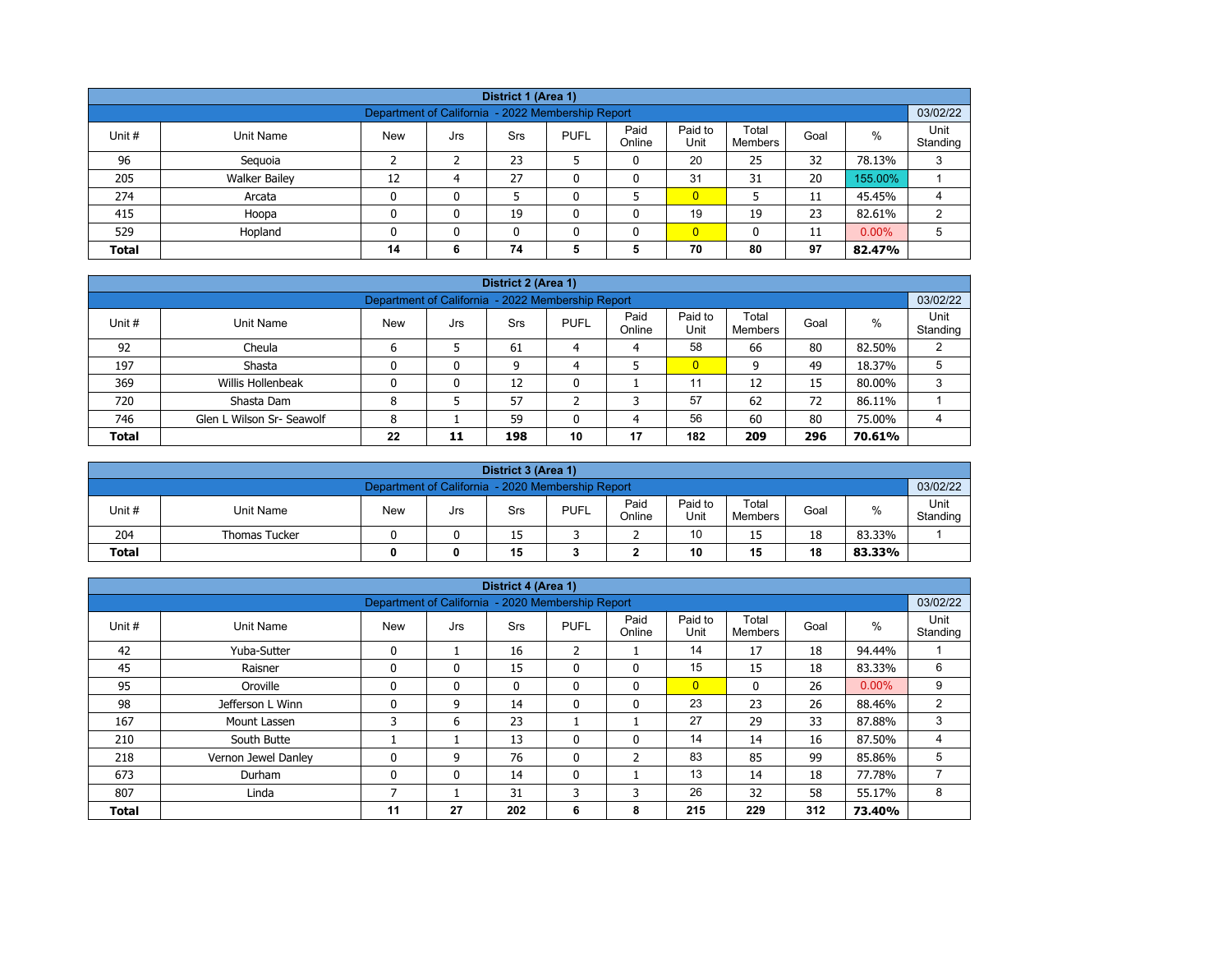|        | District 5 (Area 1)       |                                                   |              |            |                |                |                 |                         |      |         |                  |  |  |  |
|--------|---------------------------|---------------------------------------------------|--------------|------------|----------------|----------------|-----------------|-------------------------|------|---------|------------------|--|--|--|
|        |                           | Department of California - 2020 Membership Report |              |            |                |                |                 |                         |      |         | 03/02/22         |  |  |  |
| Unit # | Unit Name                 | <b>New</b>                                        | Jrs          | <b>Srs</b> | <b>PUFL</b>    | Paid<br>Online | Paid to<br>Unit | Total<br><b>Members</b> | Goal | $\%$    | Unit<br>Standing |  |  |  |
| 21     | <b>Theodore Roosevelt</b> | 0                                                 | $\mathbf{0}$ | 14         | 3              |                | 10              | 14                      | 63   | 22.22%  | 13               |  |  |  |
| 101    | Benicia                   | 2                                                 | 0            | 15         | 3              | $\overline{2}$ | 10              | 15                      | 10   | 150.00% | $\overline{2}$   |  |  |  |
| 111    | Sotoyome                  |                                                   | $\mathbf{0}$ | 36         | 3              | 3              | 30              | 36                      | 43   | 83.72%  | 9                |  |  |  |
| 165    | Rago-Christopher          | $\Omega$                                          | $\mathbf{0}$ | 20         |                | 4              | 15              | 20                      | 23   | 86.96%  | 8                |  |  |  |
| 178    | Rio Vista                 | 0                                                 | $\mathbf{0}$ | 15         | 0              | 2              | 13              | 15                      | 14   | 107.14% | 3                |  |  |  |
| 179    | San Anselmo               | 2                                                 | $\mathbf{0}$ | 21         | $\mathbf{0}$   | 3              | 18              | 21                      | 22   | 95.45%  | 4                |  |  |  |
| 194    | Tredway                   | 3                                                 | 0            | 16         | $\overline{2}$ | $\mathbf 0$    | 14              | 16                      | 10   | 160.00% | 0                |  |  |  |
| 199    | Saint Helena              |                                                   | 3            | 30         | $\mathbf{0}$   | 3              | 30              | 33                      | 36   | 91.67%  | 5                |  |  |  |
| 208    | Dixon                     | 2                                                 | 0            | 22         | $\mathbf{0}$   |                | 21              | 22                      | 34   | 64.71%  | 11               |  |  |  |
| 293    | William Russell Ledford   | 0                                                 | 7            | 28         | 6              | 0              | 29              | 35                      | 40   | 87.50%  | $\overline{7}$   |  |  |  |
| 437    | Konocti                   | 2                                                 | $\mathbf{0}$ | 38         | $\overline{2}$ | 5              | 31              | 38                      | 54   | 70.37%  | 10               |  |  |  |
| 550    | Mare Island Navy Yard     | 3                                                 | $\mathbf{0}$ | 43         | 3              |                | 39              | 43                      | 48   | 89.58%  | 6                |  |  |  |
| Total  |                           | 16                                                | 11           | 309        | 26             | 31             | 263             | 320                     | 407  | 78.62%  |                  |  |  |  |

|              | District 6 (Area 1)                                           |            |     |            |              |                |                 |                         |      |         |                  |  |  |  |
|--------------|---------------------------------------------------------------|------------|-----|------------|--------------|----------------|-----------------|-------------------------|------|---------|------------------|--|--|--|
|              | 03/02/22<br>Department of California - 2020 Membership Report |            |     |            |              |                |                 |                         |      |         |                  |  |  |  |
| Unit #       | Unit Name                                                     | <b>New</b> | Jrs | <b>Srs</b> | <b>PUFL</b>  | Paid<br>Online | Paid to<br>Unit | Total<br><b>Members</b> | Goal | %       | Unit<br>Standing |  |  |  |
| 77           | Yolo                                                          |            | 6   | 32         | 0            |                | 36              | 38                      | 37   | 102.70% | 3                |  |  |  |
| 233          | Laguna Elk Grove                                              |            | 16  | 51         |              | 14             | 52              | 67                      | 74   | 90.54%  | 4                |  |  |  |
| 383          | Fair Oaks                                                     |            | 11  | 50         |              |                | 59              | 61                      | 57   | 107.02% |                  |  |  |  |
| 521          | Haggin-Grant                                                  | ٩          | 14  | 141        | $\mathbf{0}$ |                | 148             | 155                     | 148  | 104.73% | $\overline{2}$   |  |  |  |
| 604          | Magellan                                                      | $\Omega$   | 0   | 27         | 10           |                | 16              | 27                      | 33   | 81.82%  | 5                |  |  |  |
| 832          | Charles Eggen                                                 |            | 3   | 36         | 4            |                | 34              | 39                      | 57   | 68.42%  | 6                |  |  |  |
| <b>Total</b> |                                                               | 17         | 50  | 337        | 16           | 26             | 345             | 387                     | 406  | 95.32%  |                  |  |  |  |

|              |                         |                                                   |     | District 7 (Area 1) |             |                |                 |                  |      |         |                  |
|--------------|-------------------------|---------------------------------------------------|-----|---------------------|-------------|----------------|-----------------|------------------|------|---------|------------------|
|              |                         | Department of California - 2020 Membership Report |     |                     |             |                |                 |                  |      |         | 03/02/22         |
| Unit #       | Unit Name               | <b>New</b>                                        | Jrs | <b>Srs</b>          | <b>PUFL</b> | Paid<br>Online | Paid to<br>Unit | Total<br>Members | Goal | $\%$    | Unit<br>Standing |
| 119          | EL Dorado               | 0                                                 | 0   | 31                  | 4           | 4              | 23              | 31               | 37   | 83.78%  |                  |
| 130          | Frank Gallino           |                                                   |     | 36                  |             |                | 36              | 38               | 48   | 79.17%  | 5                |
| 169          | Alyn W Butler           |                                                   |     | 51                  |             |                | 46              | 53               | 61   | 86.89%  | 3                |
| 264          | James E Fowler          |                                                   | 0   | 11                  | 0           |                | 10              | 11               | 10   | 110.00% |                  |
| 587          | Warren Mckeon           |                                                   | 3   | 65                  | 4           | 4              | 60              | 68               | 77   | 88.31%  | ົ                |
| 795          | Stella Van Dyke Johnson |                                                   | 0   | 31                  | 0           | 3              | 28              | 31               | 48   | 64.58%  | 6                |
| <b>Total</b> |                         | 13                                                |     | 225                 | 14          | 15             | 203             | 232              | 281  | 82.56%  |                  |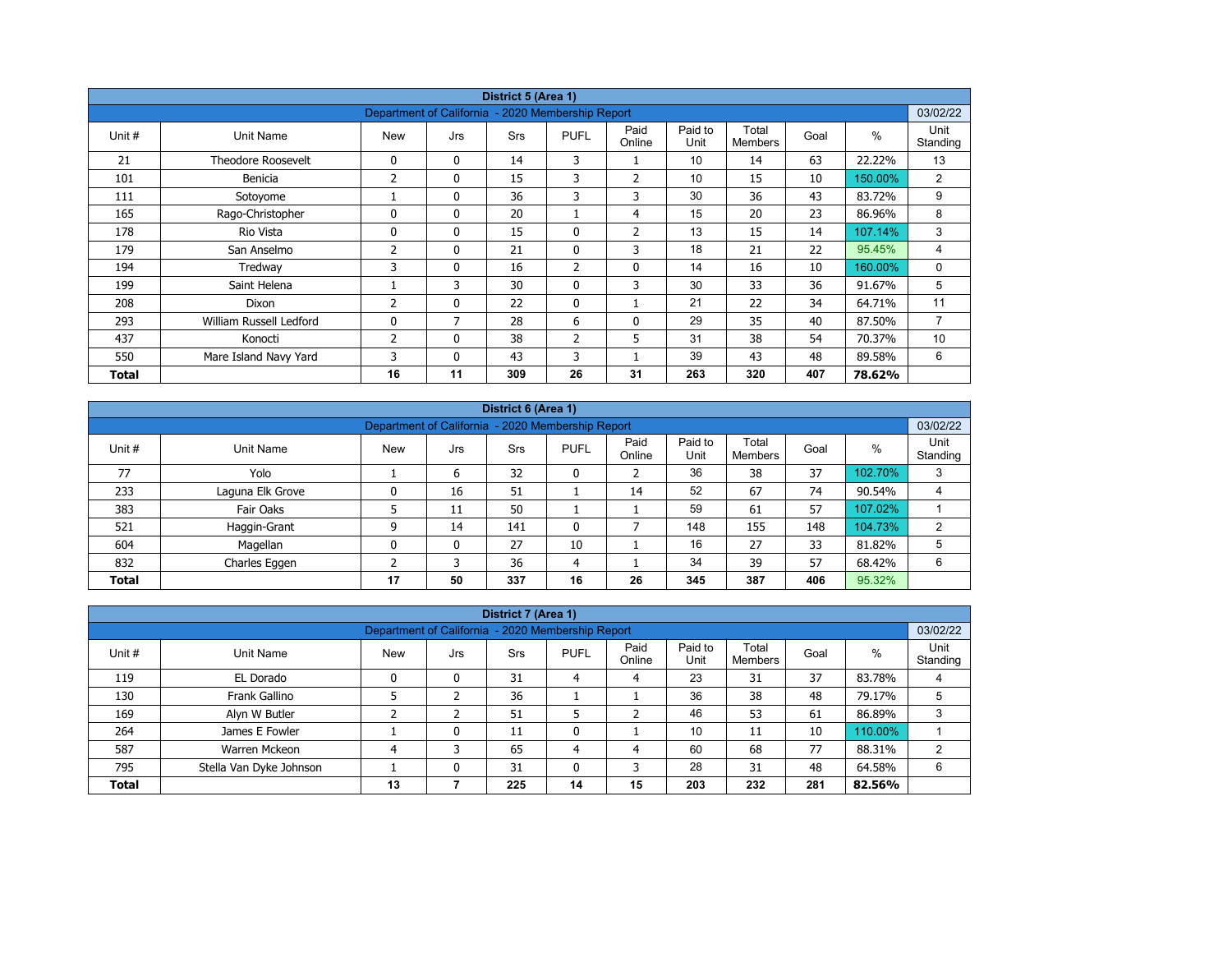| District 8 (Area 2)                                                                                                                                     |                                                               |  |  |    |  |  |    |    |    |        |  |  |  |  |
|---------------------------------------------------------------------------------------------------------------------------------------------------------|---------------------------------------------------------------|--|--|----|--|--|----|----|----|--------|--|--|--|--|
|                                                                                                                                                         | 03/02/22<br>Department of California - 2022 Membership Report |  |  |    |  |  |    |    |    |        |  |  |  |  |
| Paid<br>Paid to<br>Total<br><b>PUFL</b><br>%<br>Unit #<br>Unit Name<br><b>New</b><br>Goal<br>Srs<br>Jrs<br>Unit<br>Online<br>Standing<br><b>Members</b> |                                                               |  |  |    |  |  |    |    |    |        |  |  |  |  |
|                                                                                                                                                         | San Francisco                                                 |  |  | 19 |  |  | 18 | 22 | 30 | 73.33% |  |  |  |  |
| <b>Total</b>                                                                                                                                            | 22<br>30<br>19<br>18<br>73.33%                                |  |  |    |  |  |    |    |    |        |  |  |  |  |

| District 9 (Area 2)                                                                                                                              |              |  |  |    |  |  |    |    |    |        |   |  |  |
|--------------------------------------------------------------------------------------------------------------------------------------------------|--------------|--|--|----|--|--|----|----|----|--------|---|--|--|
| 03/02/22<br>Department of California - 2022 Membership Report                                                                                    |              |  |  |    |  |  |    |    |    |        |   |  |  |
| Paid<br>Paid to<br>Total<br>Unit #<br><b>PUFL</b><br>%<br><b>New</b><br>Unit Name<br>Goal<br>Srs<br>Jrs<br>Standing<br>Online<br>Unit<br>Members |              |  |  |    |  |  |    |    |    |        |   |  |  |
| 161                                                                                                                                              | Harding-Hola |  |  | 35 |  |  | 34 | 40 | 43 | 93.02% |   |  |  |
| 202                                                                                                                                              | Rov Frerichs |  |  | 20 |  |  | 16 | 21 | 43 | 48.84% | ົ |  |  |
| 50<br>86<br>55<br>61<br>70.93%<br><b>Total</b><br>6<br>8                                                                                         |              |  |  |    |  |  |    |    |    |        |   |  |  |

| District 10 (Area 2)                                                                                                                             |                                                    |  |  |    |  |  |    |    |    |        |  |  |  |
|--------------------------------------------------------------------------------------------------------------------------------------------------|----------------------------------------------------|--|--|----|--|--|----|----|----|--------|--|--|--|
| 03/02/22<br>Department of California - 2022 Membership Report                                                                                    |                                                    |  |  |    |  |  |    |    |    |        |  |  |  |
| Paid<br>Paid to<br>Total<br>%<br>Unit #<br><b>PUFL</b><br>Unit Name<br><b>New</b><br>Goal<br>Srs<br>Jrs<br>Standing<br>Online<br>Unit<br>Members |                                                    |  |  |    |  |  |    |    |    |        |  |  |  |
| 68                                                                                                                                               | Havward                                            |  |  | 20 |  |  | 20 | 22 | 32 | 68.75% |  |  |  |
| 117                                                                                                                                              | 24<br>27<br>47<br>28<br>59.57%<br>ົ<br>San Leandro |  |  |    |  |  |    |    |    |        |  |  |  |
| 79<br><b>Total</b><br>47<br>44<br>50<br>63.29%                                                                                                   |                                                    |  |  |    |  |  |    |    |    |        |  |  |  |

|                                                                               |                           |                                                   |     | District 11 (Area 3) |                   |                |                 |                  |      |         |                  |
|-------------------------------------------------------------------------------|---------------------------|---------------------------------------------------|-----|----------------------|-------------------|----------------|-----------------|------------------|------|---------|------------------|
|                                                                               |                           | Department of California - 2022 Membership Report |     |                      |                   |                |                 |                  |      |         | 03/02/22         |
| Unit #                                                                        | Unit Name                 | <b>New</b>                                        | Jrs | <b>Srs</b>           | <b>PUFL</b>       | Paid<br>Online | Paid to<br>Unit | Total<br>Members | Goal | $\%$    | Unit<br>Standing |
| 16                                                                            | Karl Ross                 | C                                                 | 4   | 63                   | 10                | 8              | 49              | 67               | 89   | 75.28%  | 5                |
| 22                                                                            | Lodi                      | 0                                                 | 0   | 33                   | h<br>∠            | 5              | 26              | 33               | 40   | 82.50%  | 3                |
| 108                                                                           | Amador                    | 10                                                | 3   | 72                   |                   |                | 67              | 75               | 69   | 108.70% |                  |
| 190                                                                           | <b>Clinton Mccausland</b> |                                                   |     | 20                   | 3                 |                | 18              | 22               | 27   | 81.48%  |                  |
| 249                                                                           | Mcfall-Grisham            |                                                   | 9   | 38                   | $\mathbf{r}$<br>∠ | 8              | 37              | 47               | 64   | 73.44%  | 6                |
| 376                                                                           | Calaveras                 |                                                   | 9   | 53                   | $\mathbf{0}$      | 3              | 59              | 62               | 75   | 82.67%  | $\overline{2}$   |
| 32<br>31<br>47<br>803<br>32<br>68.09%<br>Ed Stewart<br>$\mathbf{0}$<br>0<br>0 |                           |                                                   |     |                      |                   |                |                 |                  |      |         |                  |
| <b>Total</b>                                                                  |                           | 16                                                | 27  | 311                  | 19                | 32             | 287             | 338              | 411  | 82.24%  |                  |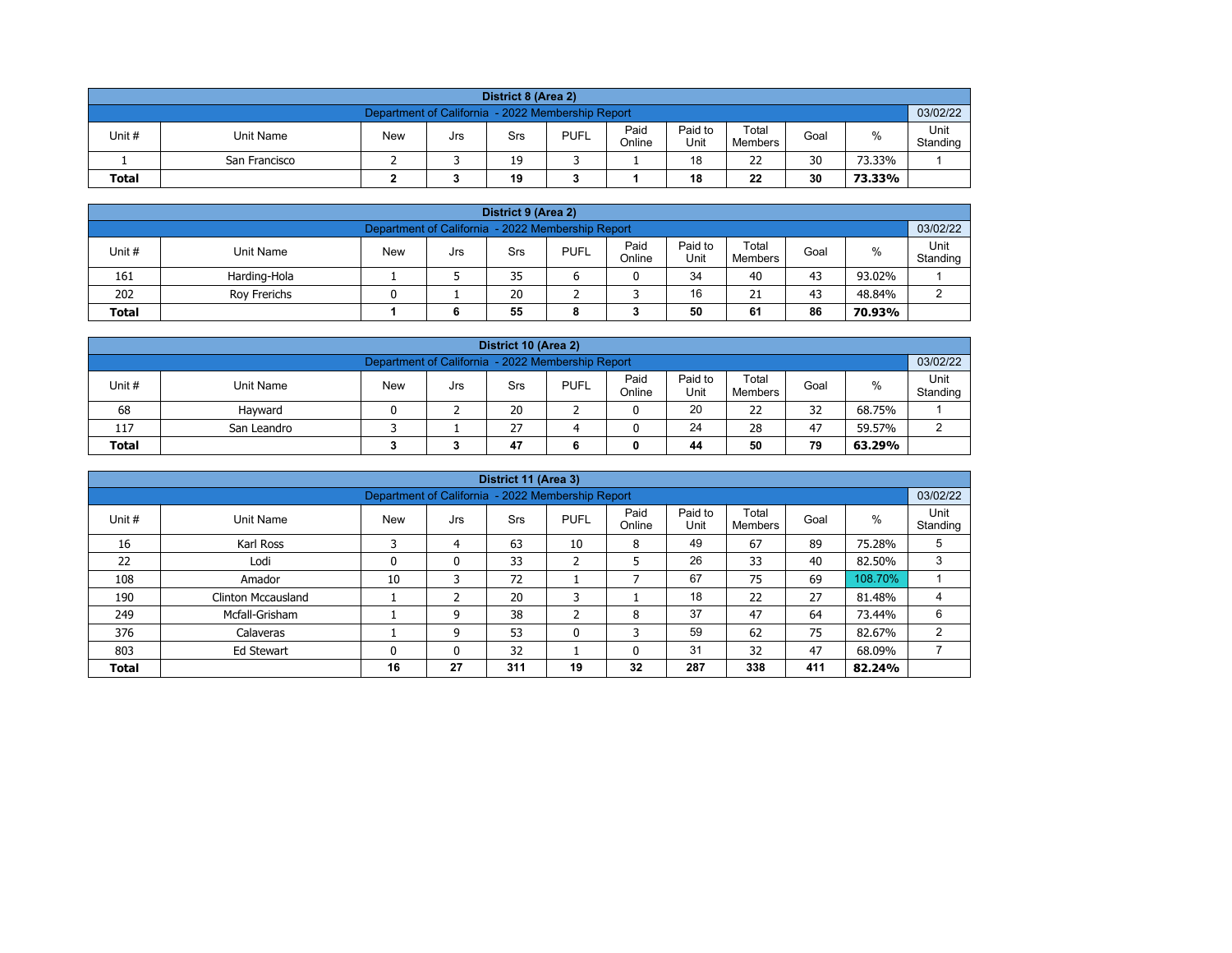| District 12 (Area 3) |                   |                                                   |              |              |                |                |                 |                         |      |          |                  |  |  |
|----------------------|-------------------|---------------------------------------------------|--------------|--------------|----------------|----------------|-----------------|-------------------------|------|----------|------------------|--|--|
|                      |                   | Department of California - 2022 Membership Report |              |              |                |                |                 |                         |      |          | 03/02/22         |  |  |
| Unit #               | Unit Name         | <b>New</b>                                        | Jrs          | <b>Srs</b>   | <b>PUFL</b>    | Paid<br>Online | Paid to<br>Unit | Total<br><b>Members</b> | Goal | %        | Unit<br>Standing |  |  |
| 74                   | Modesto           |                                                   | $\mathbf{0}$ | 28           | $\overline{2}$ | 5              | 21              | 28                      | 39   | 71.79%   | 6                |  |  |
| 83                   | Merced            | 4                                                 | 16           | 80           | 2              | 8              | 86              | 96                      | 120  | 80.00%   | 2                |  |  |
| 91                   | George J Hatfield | 0                                                 | 0            | $\mathbf{0}$ | 0              | $\mathbf{0}$   | $\overline{0}$  | $\mathbf{0}$            | 10   | $0.00\%$ | 8                |  |  |
| 166                  | James V Pernetti  | 13                                                | 10           | 76           | 0              | $\overline{2}$ | 84              | 86                      | 72   | 119.44%  |                  |  |  |
| 168                  | Elijah B Hayes    | $\mathbf 0$                                       | 5            | 19           |                |                | 22              | 24                      | 31   | 77.42%   | 4                |  |  |
| 240                  | Manuel M Lopes    |                                                   | 0            | 21           | 0              | 3              | 18              | 21                      | 28   | 75.00%   | 5                |  |  |
| 491                  | Ceres             | $\mathbf{0}$                                      | 3            | 9            | $\overline{2}$ | $\mathbf{0}$   | 10              | 12                      | 18   | 66.67%   |                  |  |  |
| 567                  | Mariposa          | 0                                                 | 0            | 11           | 0              |                | 10              | 11                      | 14   | 78.57%   | 3                |  |  |
| 872                  | Scranton & Qualle | $\mathbf{0}$                                      | $\mathbf{0}$ | $\mathbf{0}$ | $\mathbf{0}$   | $\mathbf{0}$   | $\overline{0}$  | $\mathbf{0}$            | 19   | $0.00\%$ | 8                |  |  |
| <b>Total</b>         |                   | 19                                                | 34           | 244          | 7              | 20             | 251             | 278                     | 351  | 79.20%   |                  |  |  |

| District 13 (Area 2) |                                                                                                                                                  |    |    |     |    |    |     |     |     |         |   |  |  |  |  |
|----------------------|--------------------------------------------------------------------------------------------------------------------------------------------------|----|----|-----|----|----|-----|-----|-----|---------|---|--|--|--|--|
|                      | 03/02/22<br>Department of California - 2022 Membership Report                                                                                    |    |    |     |    |    |     |     |     |         |   |  |  |  |  |
| Unit #               | Paid<br>Paid to<br>Total<br>$\%$<br><b>PUFL</b><br><b>New</b><br>Unit Name<br><b>Srs</b><br>Goal<br>Jrs<br>Unit<br>Online<br>Standing<br>Members |    |    |     |    |    |     |     |     |         |   |  |  |  |  |
| 217                  | Gilroy                                                                                                                                           |    | 11 | 41  | 0  | 0  | 52  | 52  | 50  | 104.00% |   |  |  |  |  |
| 318                  | Willow Glen                                                                                                                                      | 0  | 0  | 4   |    | 0  |     | 4   | 12  | 33.33%  | 5 |  |  |  |  |
| 419                  | Santa Clara                                                                                                                                      | 11 | 11 | 133 | 13 |    | 126 | 144 | 141 | 102.13% | C |  |  |  |  |
| 564                  | <b>Mission City</b>                                                                                                                              |    |    | 29  | 4  | 4  | 26  | 34  | 47  | 72.34%  | 3 |  |  |  |  |
| 791                  | 30<br>73<br>Mayfair<br>44<br>60.27%<br>0<br>44                                                                                                   |    |    |     |    |    |     |     |     |         |   |  |  |  |  |
| <b>Total</b>         |                                                                                                                                                  | 19 | 27 | 251 | 27 | 16 | 235 | 278 | 323 | 86.07%  |   |  |  |  |  |

|              |                                                                                   |                |                | District 14 (Area 3) |              |                |                |                |      |        |                  |  |  |  |
|--------------|-----------------------------------------------------------------------------------|----------------|----------------|----------------------|--------------|----------------|----------------|----------------|------|--------|------------------|--|--|--|
|              | 03/02/22<br>Department of California - 2022 Membership Report<br>Paid to<br>Total |                |                |                      |              |                |                |                |      |        |                  |  |  |  |
| Unit #       | Unit Name                                                                         | <b>New</b>     | Jrs            | Srs                  | <b>PUFL</b>  | Paid<br>Online | Unit           | <b>Members</b> | Goal | $\%$   | Unit<br>Standing |  |  |  |
| 3            | Hanford                                                                           | 0              | 15             | 53                   | 2            | $\overline{2}$ | 64             | 68             | 79   | 86.08% | 2                |  |  |  |
| 4            | <b>Charlie Waters</b>                                                             | 0              | $\mathbf{0}$   | 1                    | $\mathbf{0}$ |                | $\overline{0}$ |                | 18   | 5.56%  | 11               |  |  |  |
| 11           | Madera                                                                            | 0              | 0              | $\overline{2}$       | 2            | $\mathbf 0$    | $\overline{0}$ | 2              | 10   | 20.00% | 10               |  |  |  |
| 23           | William Lee Netzer                                                                | $\overline{2}$ | $\overline{2}$ | 13                   | $\mathbf{0}$ |                | 14             | 15             | 17   | 88.24% |                  |  |  |  |
| 110          | Oakhurst                                                                          |                | $\overline{2}$ | 29                   | $\mathbf{0}$ | $\mathbf{0}$   | 31             | 31             | 42   | 73.81% | 6                |  |  |  |
| 147          | Cecil Cox                                                                         | 3              | 15             | 56                   | 5            |                | 65             | 71             | 98   | 72.45% | 8                |  |  |  |
| 191          | Kingsburg                                                                         | 2              | 6              | 45                   | 0            | $\overline{2}$ | 49             | 51             | 64   | 79.69% | 5                |  |  |  |
| 346          | Firebaugh                                                                         | 0              | 0              | 5                    | 0            | $\mathbf 0$    | 5              | 5              | 11   | 45.45% | 9                |  |  |  |
| 355          | Westland                                                                          | 0              | $\mathbf{0}$   | 9                    | $\mathbf{0}$ | $\mathbf{0}$   | 9              | 9              | 11   | 81.82% | 4                |  |  |  |
| 509          | Fresno Federal                                                                    | 5              | 4              | 64                   | 6            | 10             | 52             | 68             | 82   | 82.93% | 3                |  |  |  |
| 511          | <b>State Center</b>                                                               | 0              | 7              | 7                    | $\mathbf{0}$ | 14             | $\overline{0}$ | 14             | 19   | 73.68% |                  |  |  |  |
| <b>Total</b> |                                                                                   | 13             | 51             | 284                  | 15           | 31             | 289            | 335            | 451  | 74.28% |                  |  |  |  |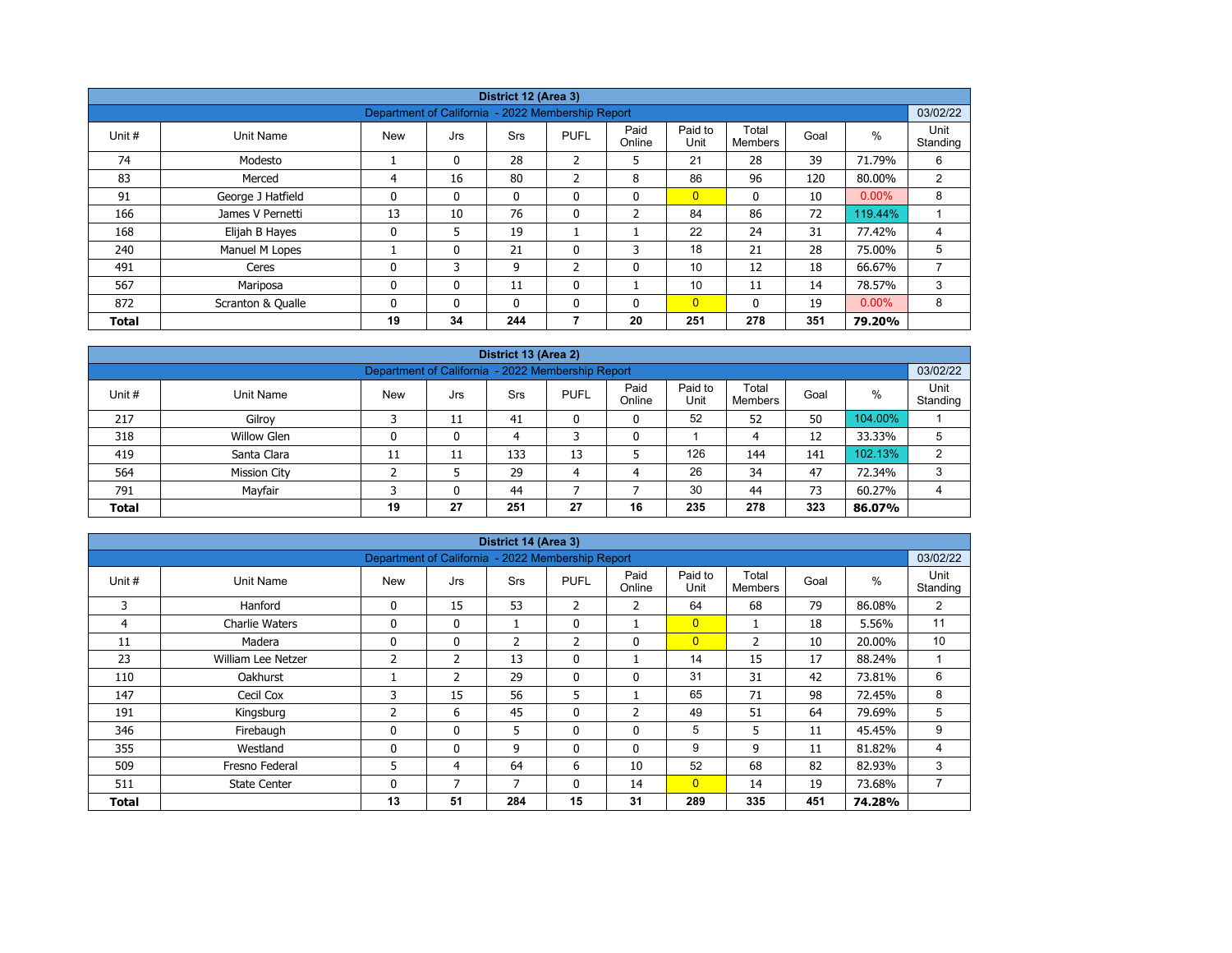|              |                   |                                                   |          | District 15 (Area 3) |                |                |                 |                  |      |         |                  |  |  |
|--------------|-------------------|---------------------------------------------------|----------|----------------------|----------------|----------------|-----------------|------------------|------|---------|------------------|--|--|
|              |                   | Department of California - 2022 Membership Report |          |                      |                |                |                 |                  |      |         | 03/02/22         |  |  |
| Unit #       | Unit Name         | <b>New</b>                                        | Jrs      | Srs                  | <b>PUFL</b>    | Paid<br>Online | Paid to<br>Unit | Total<br>Members | Goal | $\%$    | Unit<br>Standing |  |  |
| 20           | Porterville       |                                                   | 10       | 47                   | $\overline{2}$ | 3              | 52              | 57               | 55   | 103.64% | 2                |  |  |
| 26           | Bakersfield       |                                                   | 0        | 69                   | 5              | 6              | 63              | 69               | 89   | 77.53%  |                  |  |  |
| 94           | Exeter            | 0                                                 |          | 24                   | 6              | 10             | 9               | 25               | 32   | 78.13%  | 6                |  |  |
| 124          | Merle Reed        | 14                                                | 14       | 98                   | h              | 4              | 106             | 112              | 102  | 109.80% |                  |  |  |
| 213          | Leslie L Robinson | 0                                                 | 4        | 30                   | $\mathbf 0$    |                | 33              | 34               | 34   | 100.00% | 4                |  |  |
| 221          | Tehachapi         | 12                                                | 4        | 36                   | $\mathbf{0}$   | 0              | 40              | 40               | 39   | 102.56% | 3                |  |  |
| 711          | Kern River Valley | 0                                                 | $\Omega$ | 13                   | $\mathbf{0}$   | 0              | 13              | 13               | 16   | 81.25%  | 5                |  |  |
| <b>Total</b> |                   | 34                                                | 33       | 317                  | 15             | 24             | 311             | 350              | 367  | 95.37%  |                  |  |  |

| District 16 (Area 6)<br>Department of California - 2022 Membership Report |                           |            |              |     |                |                |                 |                         |      |         |                  |  |  |
|---------------------------------------------------------------------------|---------------------------|------------|--------------|-----|----------------|----------------|-----------------|-------------------------|------|---------|------------------|--|--|
|                                                                           |                           |            |              |     |                |                |                 |                         |      |         | 03/02/22         |  |  |
| Unit #                                                                    | Unit Name                 | <b>New</b> | Jrs          | Srs | <b>PUFL</b>    | Paid<br>Online | Paid to<br>Unit | Total<br><b>Members</b> | Goal | $\%$    | Unit<br>Standing |  |  |
| 48                                                                        | Oxnard                    | 0          | 10           | 58  | 3              | 3              | 62              | 68                      | 83   | 81.93%  | 12               |  |  |
| 49                                                                        | Santa Barbara             | 0          | $\mathbf{0}$ | 3   | $\mathbf{0}$   | 3              | $\overline{0}$  | 3                       | 12   | 25.00%  | 14               |  |  |
| 50                                                                        | Paso Robles               | 0          | 1            | 17  | $\mathbf 0$    |                | 17              | 18                      | 19   | 94.74%  | 5                |  |  |
| 56                                                                        | Corporal Marshal N Braden | 6          | 8            | 66  |                | 8              | 65              | 74                      | 90   | 82.22%  | 11               |  |  |
| 66                                                                        | San Luis Obispo           | 5          | 4            | 59  | $\mathbf{0}$   | 4              | 59              | 63                      | 65   | 96.92%  | 4                |  |  |
| 125                                                                       | Vandenberg                | 0          | $\mathbf{0}$ | 32  | 2              | $\overline{2}$ | 28              | 32                      | 38   | 84.21%  | 10               |  |  |
| 136                                                                       | Arroyo Grande             | 8          | 1            | 81  | $\overline{2}$ | 7              | 73              | 82                      | 77   | 106.49% | 3                |  |  |
| 211                                                                       | William "Will" Proud      | 9          | 2            | 85  | 3              | 4              | 80              | 87                      | 94   | 92.55%  | $\overline{7}$   |  |  |
| 339                                                                       | Ventura                   | 0          | 8            | 22  |                |                | 28              | 30                      | 41   | 73.17%  | 13               |  |  |
| 432                                                                       | Cambria                   | 37         | 5            | 146 | $\overline{2}$ |                | 148             | 151                     | 128  | 117.97% | 2                |  |  |
| 482                                                                       | Walter "Ski" Gamulski     | 2          | 6            | 43  | $\mathbf{0}$   | $\Omega$       | 49              | 49                      | 54   | 90.74%  | 8                |  |  |
| 502                                                                       | Moorpark                  |            | 1            | 21  | $\mathbf{0}$   | 4              | 18              | 22                      | 26   | 84.62%  | 9                |  |  |
| 534                                                                       | Orcutt                    | 17         | $\mathbf{0}$ | 47  |                | 3              | 43              | 47                      | 36   | 130.56% |                  |  |  |
| 741                                                                       | Camarillo                 | 18         | 13           | 196 |                | 30             | 178             | 209                     | 225  | 92.89%  | 6                |  |  |
| <b>Total</b>                                                              |                           | 103        | 59           | 876 | 16             | 71             | 848             | 935                     | 988  | 94.64%  |                  |  |  |

| District 17 (Area 4)                                                                                                                                     |                                                               |  |    |    |   |   |    |    |    |         |   |  |  |  |
|----------------------------------------------------------------------------------------------------------------------------------------------------------|---------------------------------------------------------------|--|----|----|---|---|----|----|----|---------|---|--|--|--|
|                                                                                                                                                          | 03/02/22<br>Department of California - 2022 Membership Report |  |    |    |   |   |    |    |    |         |   |  |  |  |
| Paid to<br>Paid<br>Unit<br>Total<br>%<br>Unit #<br><b>PUFL</b><br><b>New</b><br>Goal<br>Unit Name<br>Srs<br>Jrs<br>Unit<br>Standing<br>Online<br>Members |                                                               |  |    |    |   |   |    |    |    |         |   |  |  |  |
| 302                                                                                                                                                      | Allied                                                        |  | 8  | 47 |   | 0 | 55 | 55 | 52 | 105.77% | ີ |  |  |  |
| 309                                                                                                                                                      | Los Angeles Sheriff's Star                                    |  |    | 30 |   |   | 32 | 33 | 31 | 106.45% |   |  |  |  |
| 628                                                                                                                                                      | Chinatown                                                     |  | 21 | 31 | 0 |   | 51 | 52 | 48 | 108.33% |   |  |  |  |
| 108<br>138<br>106.87%<br>32<br>140<br>131<br><b>Total</b><br>13<br>◠<br>0                                                                                |                                                               |  |    |    |   |   |    |    |    |         |   |  |  |  |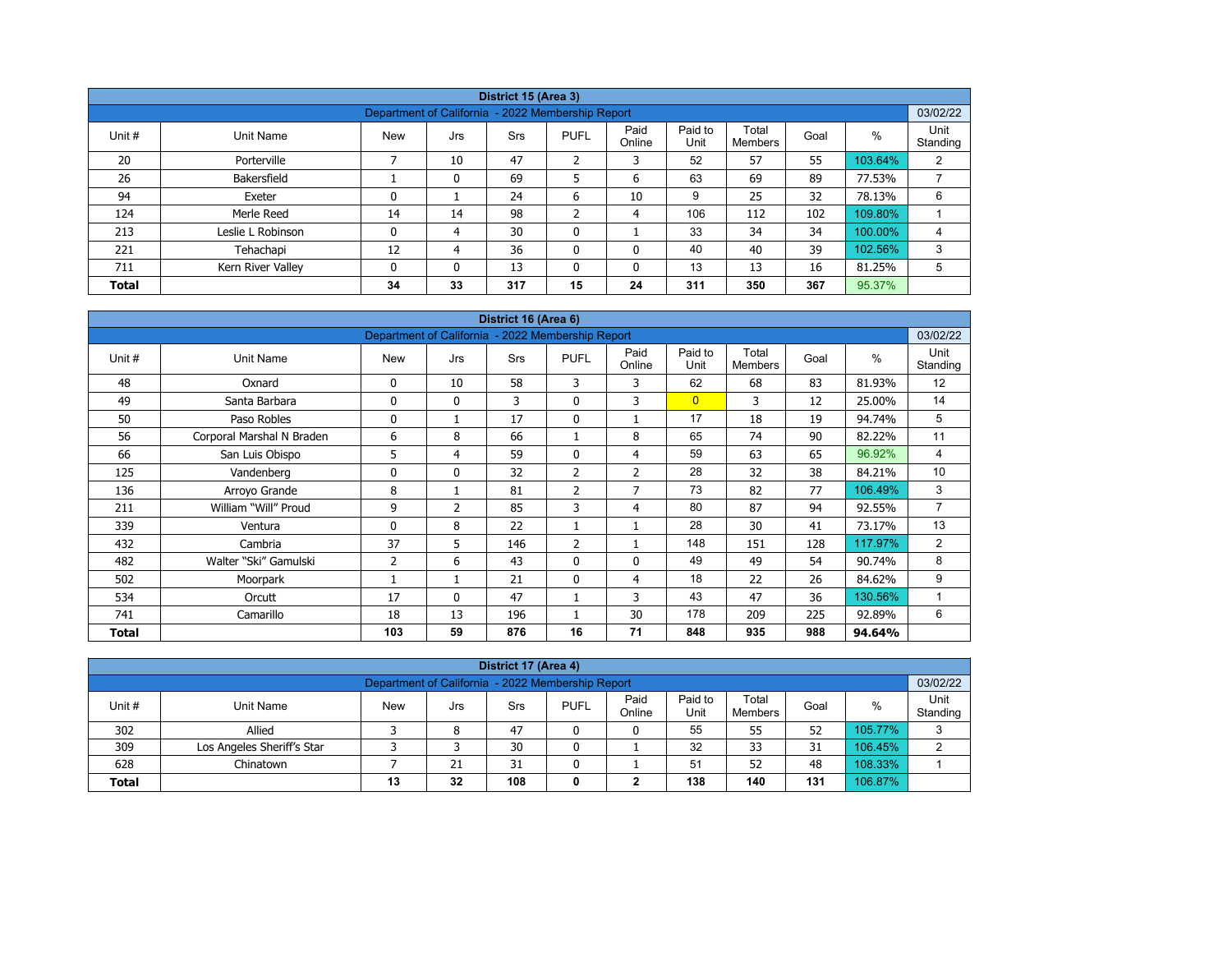| District 18 (Area 6) |                       |                                                   |              |            |                |                |                 |                         |      |         |                  |  |  |
|----------------------|-----------------------|---------------------------------------------------|--------------|------------|----------------|----------------|-----------------|-------------------------|------|---------|------------------|--|--|
|                      |                       | Department of California - 2022 Membership Report |              |            |                |                |                 |                         |      |         | 03/02/22         |  |  |
| Unit #               | Unit Name             | <b>New</b>                                        | Jrs          | <b>Srs</b> | <b>PUFL</b>    | Paid<br>Online | Paid to<br>Unit | Total<br><b>Members</b> | Goal | $\%$    | Unit<br>Standing |  |  |
| 13                   | Pasadena              | 0                                                 | 14           | 30         | $\overline{2}$ | 3              | 39              | 44                      | 53   | 83.02%  | $\overline{7}$   |  |  |
| 30                   | Pomoma Charles P Rowe | 4                                                 | 3            | 34         | $\overline{2}$ |                | 34              | 37                      | 60   | 61.67%  | 10 <sup>°</sup>  |  |  |
| 75                   | La Puente             | 0                                                 | $\mathbf{0}$ | 7          | 4              | 3              | $\overline{0}$  | 7                       | 34   | 20.59%  | 12               |  |  |
| 139                  | Alhambra              | 3                                                 | 5            | 54         | 5              | 6              | 48              | 59                      | 58   | 101.72% | 3                |  |  |
| 180                  | Canyon City           | 3                                                 | 6            | 47         | 4              | 8              | 41              | 53                      | 45   | 117.78% | 2                |  |  |
| 241                  | Abraham Lincoln       | 6                                                 | $\mathbf{0}$ | 23         | 2              | $\overline{2}$ | 19              | 23                      | 23   | 100.00% | 4                |  |  |
| 261                  | El Monte              | 0                                                 | 6            | 18         | $\mathbf 0$    |                | 23              | 24                      | 44   | 54.55%  | 11               |  |  |
| 280                  | East Pasadena         |                                                   |              | 44         | 5              | 4              | 36              | 45                      | 58   | 77.59%  | 8                |  |  |
| 397                  | Monterey Park         | 0                                                 | 3            | 14         | $\mathbf{0}$   | 17             | $\overline{0}$  | 17                      | 14   | 121.43% | $\mathbf{1}$     |  |  |
| 755                  | <b>Charter Cove</b>   | 3                                                 | 13           | 74         | $\overline{2}$ | $\overline{7}$ | 78              | 87                      | 119  | 73.11%  | 9                |  |  |
| 790                  | West Covina           | 7                                                 | 5            | 51         | $\overline{2}$ | 6              | 48              | 56                      | 57   | 98.25%  | 5                |  |  |
| 830                  | Duarte                | 3                                                 | 37           | 85         | 13             |                | 108             | 122                     | 141  | 86.52%  | 6                |  |  |
| Total                |                       | 30                                                | 93           | 481        | 41             | 59             | 474             | 574                     | 706  | 81.30%  |                  |  |  |

| District 19 (Area 4) |                   |                                                   |                |                |                |                |                 |                         |      |         |                  |  |  |
|----------------------|-------------------|---------------------------------------------------|----------------|----------------|----------------|----------------|-----------------|-------------------------|------|---------|------------------|--|--|
|                      |                   | Department of California - 2022 Membership Report |                |                |                |                |                 |                         |      |         | 03/02/22         |  |  |
| Unit #               | Unit Name         | <b>New</b>                                        | Jrs            | Srs            | <b>PUFL</b>    | Paid<br>Online | Paid to<br>Unit | Total<br><b>Members</b> | Goal | $\%$    | Unit<br>Standing |  |  |
| 134                  | City of Paramount | 9                                                 | 0              | 11             |                |                | 9               | 11                      | 22   | 50.00%  | 13               |  |  |
| 170                  | Bert S Crossland  | $\Omega$                                          | 5              | 22             | 2              |                | 24              | 27                      | 26   | 103.85% | $\mathbf{1}$     |  |  |
| 184                  | South Bay         | 9                                                 | 4              | 94             | 5              | 25             | 68              | 98                      | 124  | 79.03%  | 8                |  |  |
| 270                  | Downey            | 0                                                 | $\mathbf{0}$   | 10             | $\overline{2}$ | $\Omega$       | 8               | 10                      | 12   | 83.33%  | 6                |  |  |
| 272                  | Montebello        | 9                                                 | $\mathbf{0}$   | 90             | $\overline{2}$ | 11             | 77              | 90                      | 94   | 95.74%  | $\overline{2}$   |  |  |
| 314                  | Hawthorne         | 0                                                 | 5              | 59             | 14             | 6              | 44              | 64                      | 81   | 79.01%  | 9                |  |  |
| 341                  | Leland A Cupp     | 4                                                 | 3              | 43             | $\mathbf{0}$   | 5              | 41              | 46                      | 53   | 86.79%  | 4                |  |  |
| 352                  | Gilbert W Lindsay | 0                                                 | $\mathbf{0}$   | $\overline{2}$ | 1              | 1              | $\overline{0}$  | 2                       | 10   | 20.00%  | 14               |  |  |
| 359                  | <b>Norwalk</b>    | 11                                                | 13             | 107            | 5              | 6              | 109             | 120                     | 147  | 81.63%  | $\overline{7}$   |  |  |
| 411                  | Rivera            | 6                                                 | 3              | 37             |                | 5              | 34              | 40                      | 51   | 78.43%  | 11               |  |  |
| 465                  | Clyde F Hager     |                                                   | 4              | 7              | $\mathbf{1}$   | 0              | 10              | 11                      | 14   | 78.57%  | 10               |  |  |
| 496                  | Lakewood          | 18                                                | 14             | 229            | 7              | 8              | 228             | 243                     | 288  | 84.38%  | 5                |  |  |
| 723                  | Hollydale         |                                                   |                | 19             | $\mathbf{1}$   | 3              | 16              | 20                      | 21   | 95.24%  | 3                |  |  |
| 833                  | Lincoln Village   | $\Omega$                                          | $\overline{2}$ | 21             |                | 19             | 3               | 23                      | 36   | 63.89%  | 12               |  |  |
| Total                |                   | 68                                                | 54             | 751            | 43             | 91             | 671             | 805                     | 979  | 82.23%  |                  |  |  |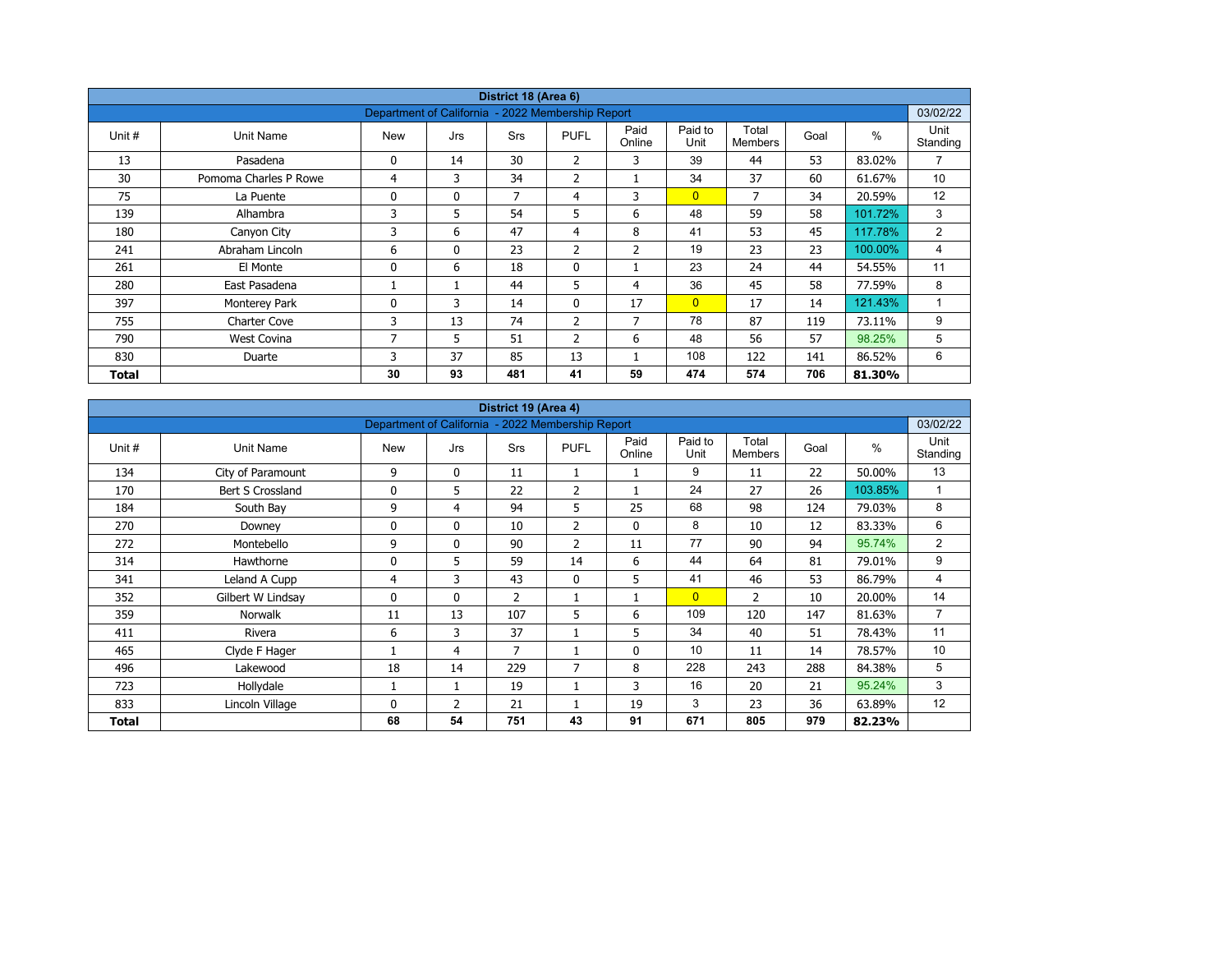| District 20 (Area 6)                                                       |                                                               |            |               |     |             |                |                 |                  |      |         |                  |  |  |  |  |
|----------------------------------------------------------------------------|---------------------------------------------------------------|------------|---------------|-----|-------------|----------------|-----------------|------------------|------|---------|------------------|--|--|--|--|
|                                                                            | 03/02/22<br>Department of California - 2022 Membership Report |            |               |     |             |                |                 |                  |      |         |                  |  |  |  |  |
| Unit #                                                                     | Unit Name                                                     | <b>New</b> | Jrs           | Srs | <b>PUFL</b> | Paid<br>Online | Paid to<br>Unit | Total<br>Members | Goal | $\%$    | Unit<br>Standing |  |  |  |  |
| 176                                                                        | San Fernando                                                  | 0          | 2             | 57  |             | 6              | 46              | 59               | 61   | 96.72%  | 3                |  |  |  |  |
| 311                                                                        | Antelope Valley                                               |            | 11            | 70  | 8           | 8              | 65              | 81               | 104  | 77.88%  | 6                |  |  |  |  |
| 348                                                                        | Palmdale                                                      |            | 0             | 36  | 5           | ำ<br>∠         | 29              | 36               | 44   | 81.82%  | 4                |  |  |  |  |
| 377                                                                        | Sunland-Tujunga                                               | 12         | $\mathcal{P}$ | 46  |             | 5              | 42              | 48               | 35   | 137.14% |                  |  |  |  |  |
| 507                                                                        | Newhall-Saugus                                                | 0          |               | 50  |             | 9              | 42              | 52               | 66   | 78.79%  | 5                |  |  |  |  |
| 520                                                                        | Sun Valley                                                    | 3          | 3             | 26  |             | 5              | 23              | 29               | 51   | 56.86%  |                  |  |  |  |  |
| 817                                                                        | Panorama City                                                 | 6          | $\Omega$      | 43  | 0           |                | 42              | 43               | 42   | 102.38% | 2                |  |  |  |  |
| 20<br>328<br>23<br>289<br>36<br>348<br>403<br>24<br>86.35%<br><b>Total</b> |                                                               |            |               |     |             |                |                 |                  |      |         |                  |  |  |  |  |

| District 21 (Area 5) |                          |                                                   |              |            |                |                |                 |                         |      |               |                  |  |  |
|----------------------|--------------------------|---------------------------------------------------|--------------|------------|----------------|----------------|-----------------|-------------------------|------|---------------|------------------|--|--|
|                      |                          | Department of California - 2022 Membership Report |              |            |                |                |                 |                         |      |               | 03/02/22         |  |  |
| Unit #               | <b>Unit Name</b>         | <b>New</b>                                        | Jrs          | <b>Srs</b> | <b>PUFL</b>    | Paid<br>Online | Paid to<br>Unit | Total<br><b>Members</b> | Goal | $\frac{0}{0}$ | Unit<br>Standing |  |  |
| 53                   | Harold W Hyland          | 11                                                | 6            | 73         | 8              | 7              | 64              | 79                      | 89   | 88.76%        | 10               |  |  |
| 79                   | Riverside                | 10                                                | 7            | 63         | 2              | 12             | 56              | 70                      | 100  | 70.00%        | 14               |  |  |
| 200                  | Lynn Mort                | 16                                                |              | 67         | 4              | 9              | 55              | 68                      | 74   | 91.89%        | 9                |  |  |
| 289                  | Carl R Meairs            | 17                                                | 9            | 112        | $\overline{2}$ | 16             | 103             | 121                     | 149  | 81.21%        | 11               |  |  |
| 328                  | Norco                    | 29                                                | 8            | 182        | 1              | 28             | 161             | 190                     | 200  | 95.00%        | 5                |  |  |
| 428                  | San Gorgonio Pass        | 9                                                 | $\mathbf{0}$ | 26         | 1              | 3              | 22              | 26                      | 16   | 162.50%       | 1                |  |  |
| 500                  | Mira Loma                | $\overline{2}$                                    |              | 35         | 3              | 3              | 30              | 36                      | 56   | 64.29%        | 15               |  |  |
| 519                  | Owen Coffman             | 39                                                | 54           | 252        | 5              | 32             | 269             | 306                     | 327  | 93.58%        | 6                |  |  |
| 574                  | <b>Morrison Memorial</b> | 3                                                 |              | 46         | $\mathbf 0$    | 11             | 36              | 47                      | 51   | 92.16%        | 8                |  |  |
| 595                  | Perris                   | 9                                                 | 3            | 49         | 5              | $\overline{7}$ | 40              | 52                      | 54   | 96.30%        | 3                |  |  |
| 739                  | <b>Herman Granados</b>   | 13                                                | 4            | 55         | 4              | 6              | 49              | 59                      | 64   | 92.19%        | $\overline{7}$   |  |  |
| 742                  | Joe Dominguez            | 6                                                 | 4            | 65         | $\mathbf 0$    | 30             | 39              | 69                      | 72   | 95.83%        | 4                |  |  |
| 800                  | Idyllwild                |                                                   | 3            | 80         | $\mathbf{1}$   | 6              | 76              | 83                      | 117  | 70.94%        | 13               |  |  |
| 848                  | San Jacinto              | $\overline{7}$                                    | 5            | 72         | $\mathbf 0$    | 6              | 71              | 77                      | 98   | 78.57%        | 12               |  |  |
| 852                  | Temecula-Murrieta Valley | 2                                                 | 2            | 14         | 0              | $\overline{2}$ | 14              | 16                      | 10   | 160.00%       | $\overline{2}$   |  |  |
| 951                  | Fellowship               | $\mathbf{0}$                                      | $\mathbf{0}$ | 3          | $\mathbf{0}$   | $\overline{2}$ | 1               | 3                       | 17   | 17.65%        | 16               |  |  |
| Total                |                          | 174                                               | 108          | 1194       | 36             | 180            | 1086            | 1302                    | 1494 | 87.15%        |                  |  |  |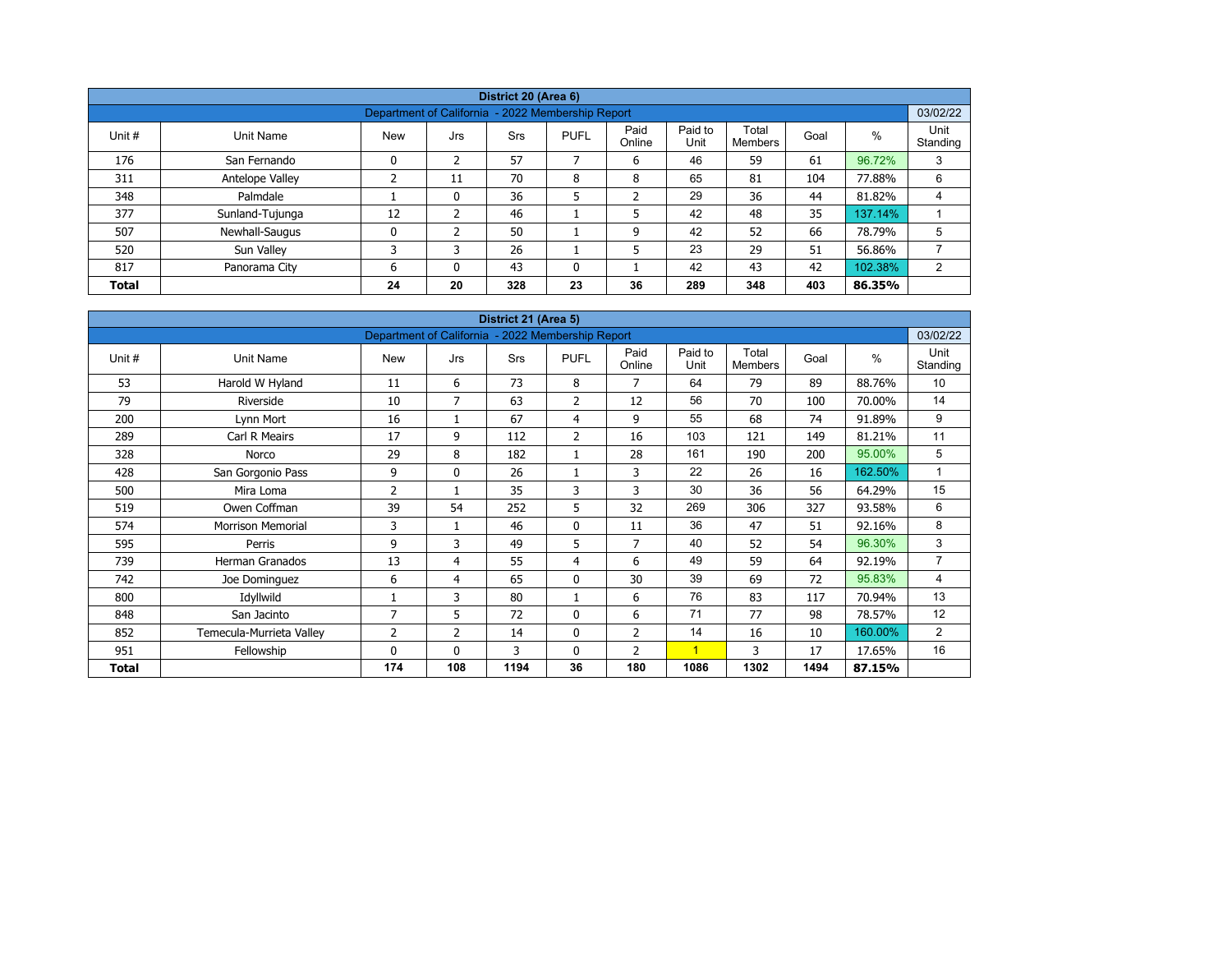| District 22 (Area 5) |                          |                                                   |                |             |                |                |                 |                         |      |          |                  |  |  |
|----------------------|--------------------------|---------------------------------------------------|----------------|-------------|----------------|----------------|-----------------|-------------------------|------|----------|------------------|--|--|
|                      |                          | Department of California - 2022 Membership Report |                |             |                |                |                 |                         |      |          | 03/02/22         |  |  |
| Unit#                | <b>Unit Name</b>         | <b>New</b>                                        | Jrs            | Srs         | <b>PUFL</b>    | Paid<br>Online | Paid to<br>Unit | Total<br><b>Members</b> | Goal | $\%$     | Unit<br>Standing |  |  |
| 146                  | Oceanside                | 0                                                 | 3              | 19          | $\mathbf{1}$   | 2              | 19              | 22                      | 21   | 104.76%  | 1                |  |  |
| 149                  | JB Clark                 | $\overline{7}$                                    | $\mathbf{1}$   | 79          | 8              | 17             | 55              | 80                      | 97   | 82.47%   | 9                |  |  |
| 201                  | Dewitt C Mitchell        | 0                                                 | $\mathbf{0}$   | 15          | $\mathbf{0}$   | $\mathbf{1}$   | 14              | 15                      | 15   | 100.00%  | 3                |  |  |
| 255                  | Larry E Bennett          | 4                                                 | 29             | 122         | 15             | 10             | 126             | 151                     | 169  | 89.35%   | $\overline{7}$   |  |  |
| 258                  | Alpine                   | 1                                                 | 5              | 34          | 3              | 5              | 31              | 39                      | 52   | 75.00%   | 14               |  |  |
| 282                  | La Mesa                  | 4                                                 | $\overline{2}$ | 83          | 17             | 3              | 65              | 85                      | 111  | 76.58%   | 13               |  |  |
| 303                  | El Cajon                 | 0                                                 | 0              | 9           | $\mathbf 0$    | $\overline{2}$ | $\overline{7}$  | 9                       | 14   | 64.29%   | 15               |  |  |
| 310                  | Dennis T Williams        | 7                                                 | 6              | 106         | 9              | 13             | 90              | 112                     | 123  | 91.06%   | 6                |  |  |
| 364                  | Santee                   | 0                                                 | 0              | 14          | $\mathbf 0$    | 14             | $\overline{0}$  | 14                      | 21   | 66.67%   | 15               |  |  |
| 365                  | Alvin Myo Dunn           | 1                                                 | $\overline{2}$ | 63          | 3              | 12             | 50              | 65                      | 79   | 82.28%   | 10               |  |  |
| 416                  | San Dieguito             | 0                                                 | $\Omega$       | 23          | 8              | 15             | $\overline{0}$  | 23                      | 29   | 79.31%   | 12               |  |  |
| 434                  | Chula Vista              | 5                                                 | $\mathbf{1}$   | 106         | 15             | 11             | 81              | 107                     | 197  | 54.31%   | 17               |  |  |
| 460                  | Albert J Hickman         | 0                                                 | 6              | 91          | 8              | $\overline{7}$ | 82              | 97                      | 118  | 82.20%   | 11               |  |  |
| 468                  | Lincoln Deming           | 13                                                | 10             | 112         | 6              | 21             | 95              | 122                     | 131  | 93.13%   | $\overline{4}$   |  |  |
| 552                  | Pacific Beach            | 6                                                 | 3              | 54          | 3              | $\overline{2}$ | 52              | 57                      | 56   | 101.79%  | $\overline{2}$   |  |  |
| 619                  | Sgt Allan K Walker, USMC | 0                                                 | 0              | $\mathbf 0$ | $\mathbf 0$    | 0              | $\overline{0}$  | 0                       | 17   | $0.00\%$ | 19               |  |  |
| 731                  | Larry E Holmberg         | 0                                                 | $\mathbf{1}$   | 10          | $\overline{2}$ | $\mathbf{1}$   | 8               | 11                      | 21   | 52.38%   | 18               |  |  |
| 820                  | Imperial Beach           | 8                                                 | 3              | 86          | 5              | 7              | 77              | 89                      | 102  | 87.25%   | 8                |  |  |
| 853                  | <b>Borrego Springs</b>   | 12                                                | 1              | 118         | 8              | 10             | 101             | 119                     | 130  | 91.54%   | 5                |  |  |
| <b>Total</b>         |                          | 68                                                | 73             | 1144        | 111            | 153            | 953             | 1217                    | 1503 | 80.97%   |                  |  |  |

| District 23 (Area 4) |                                                   |            |     |     |             |                |                 |                  |      |         |                  |  |  |  |  |
|----------------------|---------------------------------------------------|------------|-----|-----|-------------|----------------|-----------------|------------------|------|---------|------------------|--|--|--|--|
|                      | Department of California - 2022 Membership Report |            |     |     |             |                |                 |                  |      |         |                  |  |  |  |  |
| Unit#                | Unit Name                                         | <b>New</b> | Jrs | Srs | <b>PUFL</b> | Paid<br>Online | Paid to<br>Unit | Total<br>Members | Goal | %       | Unit<br>Standing |  |  |  |  |
| 228                  | Benj J Bowie                                      |            | 19  | 34  |             |                | 50              | 53               | 53   | 100.00% | 3                |  |  |  |  |
| 252                  | Jackie Robinson                                   | 0          | 28  | 182 | ∍           | 14             | 191             | 210              | 265  | 79.25%  | 5                |  |  |  |  |
| 578                  | Chappie James                                     | 0          |     | 78  |             | 4              | 77              | 83               | 81   | 102.47% | C                |  |  |  |  |
| 639                  | Dorie Miller                                      |            | 23  | 43  | ∍           |                | 64              | 66               | 61   | 108.20% |                  |  |  |  |  |
| 784                  | Sammy Davis Jr                                    |            |     | 12  |             | 0              | 12              | 13               | 15   | 86.67%  | 4                |  |  |  |  |
| <b>Total</b>         |                                                   | 13         | 76  | 349 | 11          | 20             | 394             | 425              | 475  | 89.47%  |                  |  |  |  |  |

| District 24 (Area 6)                                                                                                                             |                                                               |    |  |     |   |    |    |     |     |         |   |  |  |  |  |
|--------------------------------------------------------------------------------------------------------------------------------------------------|---------------------------------------------------------------|----|--|-----|---|----|----|-----|-----|---------|---|--|--|--|--|
|                                                                                                                                                  | 03/02/22<br>Department of California - 2022 Membership Report |    |  |     |   |    |    |     |     |         |   |  |  |  |  |
| Paid<br>Paid to<br>Total<br>Unit #<br><b>PUFL</b><br>%<br>Goal<br>Unit Name<br><b>New</b><br>Srs<br>Jrs<br>Standing<br>Online<br>Unit<br>Members |                                                               |    |  |     |   |    |    |     |     |         |   |  |  |  |  |
| 43                                                                                                                                               | Hollywood                                                     | 17 |  | 108 |   | 30 | 81 | 112 | 104 | 107.69% | C |  |  |  |  |
| 46                                                                                                                                               | Community                                                     | o  |  | 51  | a | 4  | 43 | 56  | 41  | 136.59% |   |  |  |  |  |
| 163<br>96.30%<br>283<br>189<br>29<br>153<br>182<br>Palisades<br>13<br>6<br>ь                                                                     |                                                               |    |  |     |   |    |    |     |     |         |   |  |  |  |  |
| 287<br>104.79%<br>38<br>312<br>350<br>334<br>23<br>40<br>31<br><b>Total</b>                                                                      |                                                               |    |  |     |   |    |    |     |     |         |   |  |  |  |  |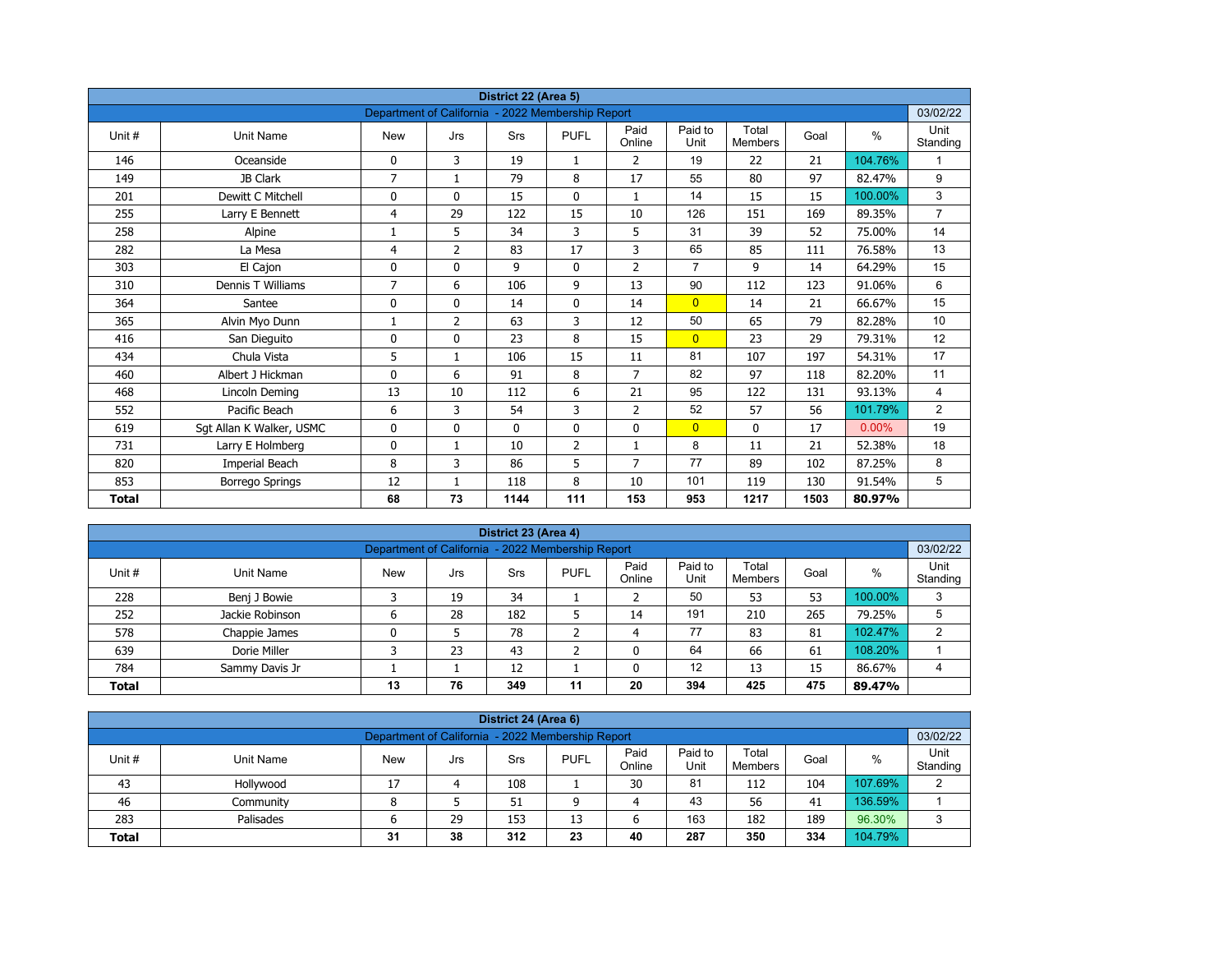| District 25 (Area 5)<br>Department of California - 2022 Membership Report |                                 |                |                |            |                |                |                 |                         |      |         |                  |  |  |
|---------------------------------------------------------------------------|---------------------------------|----------------|----------------|------------|----------------|----------------|-----------------|-------------------------|------|---------|------------------|--|--|
|                                                                           |                                 |                |                |            |                |                |                 |                         |      |         | 03/02/22         |  |  |
| Unit#                                                                     | Unit Name                       | <b>New</b>     | Jrs            | <b>Srs</b> | <b>PUFL</b>    | Paid<br>Online | Paid to<br>Unit | Total<br><b>Members</b> | Goal | $\%$    | Unit<br>Standing |  |  |
| 14                                                                        | San Bernardino                  | $\mathbf{1}$   | 4              | 39         | $\overline{2}$ | $\overline{2}$ | 39              | 43                      | 42   | 102.38% | $\overline{2}$   |  |  |
| 106                                                                       | Redlands                        | 13             | 6              | 152        | 5              | 22             | 131             | 158                     | 176  | 89.77%  | $\overline{7}$   |  |  |
| 112                                                                       | Ontario                         | 8              | $\Omega$       | 62         | $\mathbf 0$    | $\overline{4}$ | 58              | 62                      | 69   | 89.86%  | 6                |  |  |
| 155                                                                       | Colton                          | 4              | 13             | 51         | $\overline{2}$ | 5              | 57              | 64                      | 73   | 87.67%  | 8                |  |  |
| 229                                                                       | Leo Collins                     | 3              | 3              | 31         | $\mathbf{1}$   | $\overline{4}$ | 29              | 34                      | 56   | 60.71%  | 18               |  |  |
| 256                                                                       | <b>Apple Valley</b>             | $\overline{2}$ | $\mathbf{1}$   | 29         | $\mathbf{0}$   | $\mathbf{0}$   | 30              | 30                      | 31   | 96.77%  | 3                |  |  |
| 262                                                                       | Fontana                         | 9              | 12             | 76         | $\mathbf{1}$   | 10             | 77              | 88                      | 84   | 104.76% | $\mathbf{1}$     |  |  |
| 299                                                                       | Chino                           | 13             | $\overline{2}$ | 136        | $\overline{7}$ | 13             | 118             | 138                     | 160  | 86.25%  | 10               |  |  |
| 324                                                                       | <b>Richard Arnold Griffith</b>  | 5              | 9              | 42         | 5              | 5              | 41              | 51                      | 53   | 96.23%  | 4                |  |  |
| 421                                                                       | Highland                        | 24             | 21             | 208        | 4              | 20             | 205             | 229                     | 264  | 86.74%  | 9                |  |  |
| 422                                                                       | Robert Allen Romo               | 12             | 11             | 89         | $\mathbf{0}$   | 13             | 87              | 100                     | 124  | 80.65%  | 13               |  |  |
| 426                                                                       | Yucaipa Valley                  | $\overline{2}$ | 0              | 22         | $\mathbf{1}$   | $\mathbf{1}$   | 20              | 22                      | 36   | 61.11%  | 17               |  |  |
| 466                                                                       | Paul F Diekmann                 | $\overline{7}$ | $\mathbf{1}$   | 113        | $\mathbf{1}$   | $\overline{7}$ | 106             | 114                     | 150  | 76.00%  | 15               |  |  |
| 497                                                                       | Bloomington                     | 3              | 0              | 25         | $\mathbf{1}$   | $\mathbf 0$    | 24              | 25                      | 30   | 83.33%  | 11               |  |  |
| 584                                                                       | Big Bear Lake/ Sgt Mjr Al Woody | 6              | $\mathbf{0}$   | 74         | 5              | 9              | 60              | 74                      | 97   | 76.29%  | 14               |  |  |
| 650                                                                       | Philip Marmolejo                | 10             | 10             | 76         | $\mathbf{1}$   | $\mathbf 0$    | 85              | 86                      | 94   | 91.49%  | 5                |  |  |
| 710                                                                       | <b>Guy Wynton Morris</b>        | 8              | $\overline{7}$ | 28         | $\mathbf{0}$   | 5              | 30              | 35                      | 88   | 39.77%  | 19               |  |  |
| 751                                                                       | Newberry                        | 3              | $\overline{2}$ | 46         | 3              | $\overline{2}$ | 43              | 48                      | 77   | 62.34%  | 16               |  |  |
| 777                                                                       | Richard O Reed                  | 6              | 19             | 104        | 9              | 3              | 111             | 123                     | 148  | 83.11%  | 12               |  |  |
| 835                                                                       | Rancho Cucamonga                | $\overline{2}$ | $\mathbf{0}$   | 24         | 0              | 3              | 21              | 24                      | 14   | 171.43% | $\mathbf{1}$     |  |  |
| <b>Total</b>                                                              |                                 | 141            | 121            | 1427       | 48             | 128            | 1372            | 1548                    | 1866 | 82.96%  |                  |  |  |

| District 26 (Area 2)                                                       |                                                               |            |     |     |              |                |                 |                  |      |         |                  |  |  |  |  |
|----------------------------------------------------------------------------|---------------------------------------------------------------|------------|-----|-----|--------------|----------------|-----------------|------------------|------|---------|------------------|--|--|--|--|
|                                                                            | 03/02/22<br>Department of California - 2022 Membership Report |            |     |     |              |                |                 |                  |      |         |                  |  |  |  |  |
| Unit#                                                                      | Unit Name                                                     | <b>New</b> | Jrs | Srs | <b>PUFL</b>  | Paid<br>Online | Paid to<br>Unit | Total<br>Members | Goal | %       | Unit<br>Standing |  |  |  |  |
| 82                                                                         | San Mateo                                                     | 16         |     | 75  | h<br>ے       | 5              | 69              | 76               | 87   | 87.36%  | 4                |  |  |  |  |
| 105                                                                        | Redwood City                                                  |            | 4   | 28  | $\mathbf{0}$ | 0              | 32              | 32               | 25   | 128.00% |                  |  |  |  |  |
| 238                                                                        | Pacifica                                                      |            | 0   |     | h            |                | $\overline{2}$  | 5                | 33   | 15.15%  | 6                |  |  |  |  |
| 472                                                                        | George Tadlock- E Unit                                        | 0          |     | 34  |              | 21             | 13              | 39               | 37   | 105.41% | 2                |  |  |  |  |
| 474                                                                        | Coastside                                                     |            | 0   | 85  | ຳ<br>∠       | 12             | 71              | 85               | 94   | 90.43%  | 3                |  |  |  |  |
| 64<br>5<br>585<br>69<br>69<br>Lloyd J Tobey<br>80<br>86.25%<br>0<br>4      |                                                               |            |     |     |              |                |                 |                  |      |         |                  |  |  |  |  |
| 356<br>10<br>296<br>251<br>306<br>35<br>12<br>43<br>85.96%<br><b>Total</b> |                                                               |            |     |     |              |                |                 |                  |      |         |                  |  |  |  |  |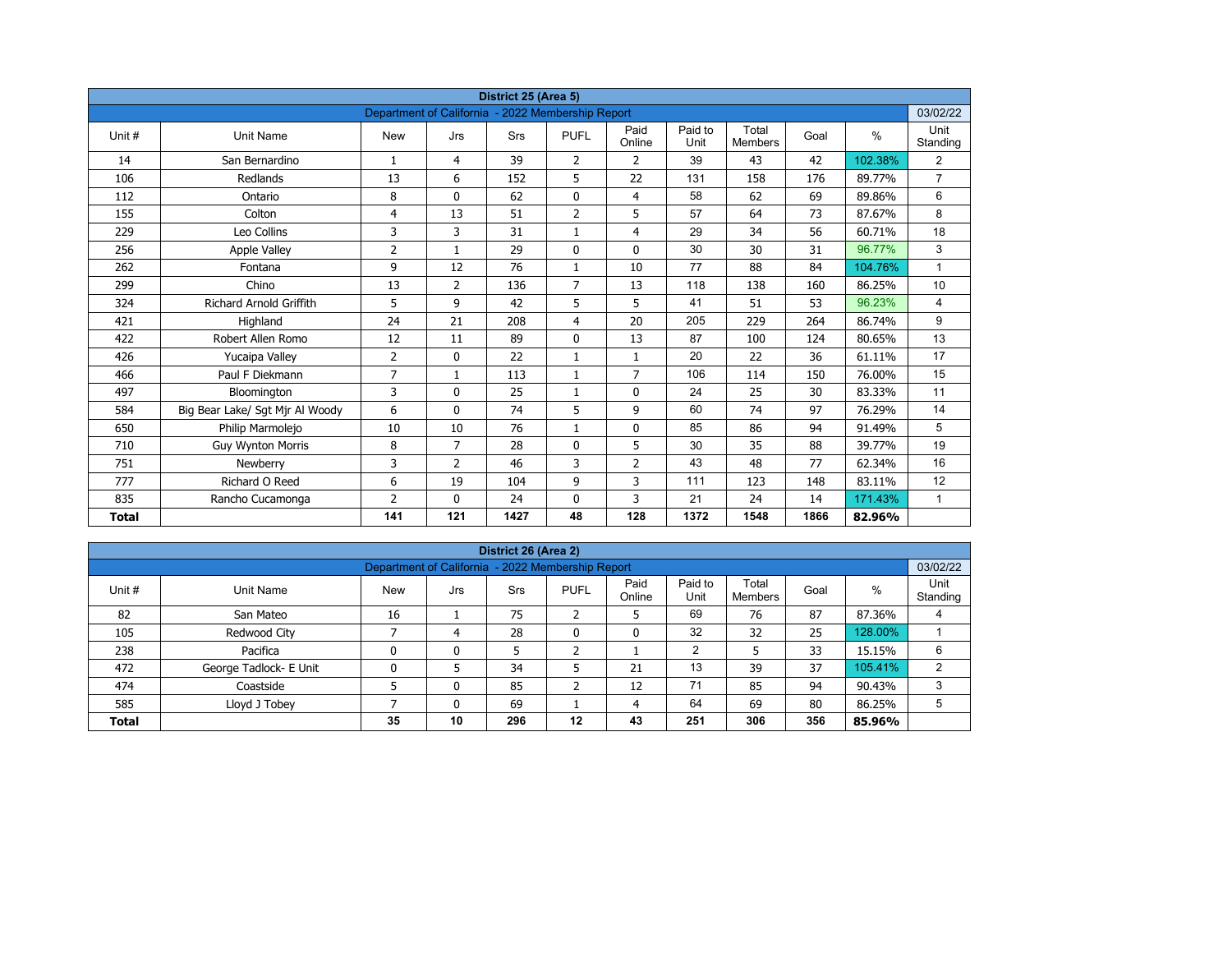| District 27 (Area 3)                                                                                                                                    |                   |  |   |     |   |    |     |     |     |         |   |  |  |  |
|---------------------------------------------------------------------------------------------------------------------------------------------------------|-------------------|--|---|-----|---|----|-----|-----|-----|---------|---|--|--|--|
| Department of California - 2022 Membership Report                                                                                                       |                   |  |   |     |   |    |     |     |     |         |   |  |  |  |
| Paid<br>Paid to<br>Total<br>%<br>Unit #<br><b>New</b><br><b>PUFL</b><br>Unit Name<br>Srs<br>Goal<br>Jrs<br>Unit<br>Online<br>Standing<br><b>Members</b> |                   |  |   |     |   |    |     |     |     |         |   |  |  |  |
| 118                                                                                                                                                     | Inyo              |  | 4 | 68  |   |    | 68  | 72  | 74  | 97.30%  | C |  |  |  |
| 457                                                                                                                                                     | Glacier           |  | 0 | 27  |   |    | 22  | 27  | 31  | 87.10%  | 3 |  |  |  |
| 476                                                                                                                                                     | Harry V Bailey Sr |  | 6 | 78  |   | 10 | 74  | 84  | 81  | 103.70% |   |  |  |  |
| 684                                                                                                                                                     | John M Armitage   |  | 8 | 119 | Δ | 13 | 110 | 127 | 158 | 80.38%  |   |  |  |  |
| 18<br>273<br>344<br>28<br>310<br><b>Total</b><br>18<br>292<br>90.12%<br>9                                                                               |                   |  |   |     |   |    |     |     |     |         |   |  |  |  |

| District 28 (Area 2) |                                                               |            |                |            |              |                |                 |                         |      |         |                  |  |  |  |  |
|----------------------|---------------------------------------------------------------|------------|----------------|------------|--------------|----------------|-----------------|-------------------------|------|---------|------------------|--|--|--|--|
|                      | 03/02/22<br>Department of California - 2022 Membership Report |            |                |            |              |                |                 |                         |      |         |                  |  |  |  |  |
| Unit #               | Unit Name                                                     | <b>New</b> | Jrs            | <b>Srs</b> | <b>PUFL</b>  | Paid<br>Online | Paid to<br>Unit | Total<br><b>Members</b> | Goal | $\%$    | Unit<br>Standing |  |  |  |  |
| 31                   | <b>Salinas</b>                                                | 0          | $\mathbf{0}$   | 90         | 8            | 18             | 64              | 90                      | 158  | 56.96%  | 9                |  |  |  |  |
| 41                   | Monterey Peninsula                                            | 6          | $\mathfrak z$  | 30         | $\mathbf{0}$ |                | 31              | 32                      | 30   | 106.67% |                  |  |  |  |  |
| 69                   | San Benito                                                    | 0          | 6              | 21         | $\mathbf{0}$ | 20             | $\overline{7}$  | 27                      | 32   | 84.38%  | $\overline{ }$   |  |  |  |  |
| 81                   | Gonzales                                                      | 3          | 3              | 40         |              | 5              | 37              | 43                      | 48   | 89.58%  | 4                |  |  |  |  |
| 121                  | <b>Edward H Lorenson</b>                                      | 0          | $\mathbf{0}$   |            | 0            |                | $\overline{0}$  |                         | 25   | 4.00%   | 10               |  |  |  |  |
| 512                  | Carmel                                                        | 6          | $\overline{2}$ | 37         | 0            | 10             | 29              | 39                      | 46   | 84.78%  | 6                |  |  |  |  |
| 589                  | Cecil M Anderson                                              | 0          | 2              | 31         |              | 7              | 25              | 33                      | 38   | 86.84%  | 5                |  |  |  |  |
| 591                  | Seaside                                                       | 2          | 6              | 70         | 3            | 4              | 69              | 76                      | 103  | 73.79%  | 8                |  |  |  |  |
| 593                  | Prunedale                                                     | 10         | 10             | 122        | 8            | 17             | 107             | 132                     | 139  | 94.96%  | 2                |  |  |  |  |
| 694                  | Monterey Cypress                                              | 3          | 14             | 143        | 4            | 18             | 135             | 157                     | 166  | 94.58%  | 3                |  |  |  |  |
| <b>Total</b>         |                                                               | 30         | 45             | 585        | 25           | 101            | 504             | 630                     | 785  | 80.25%  |                  |  |  |  |  |